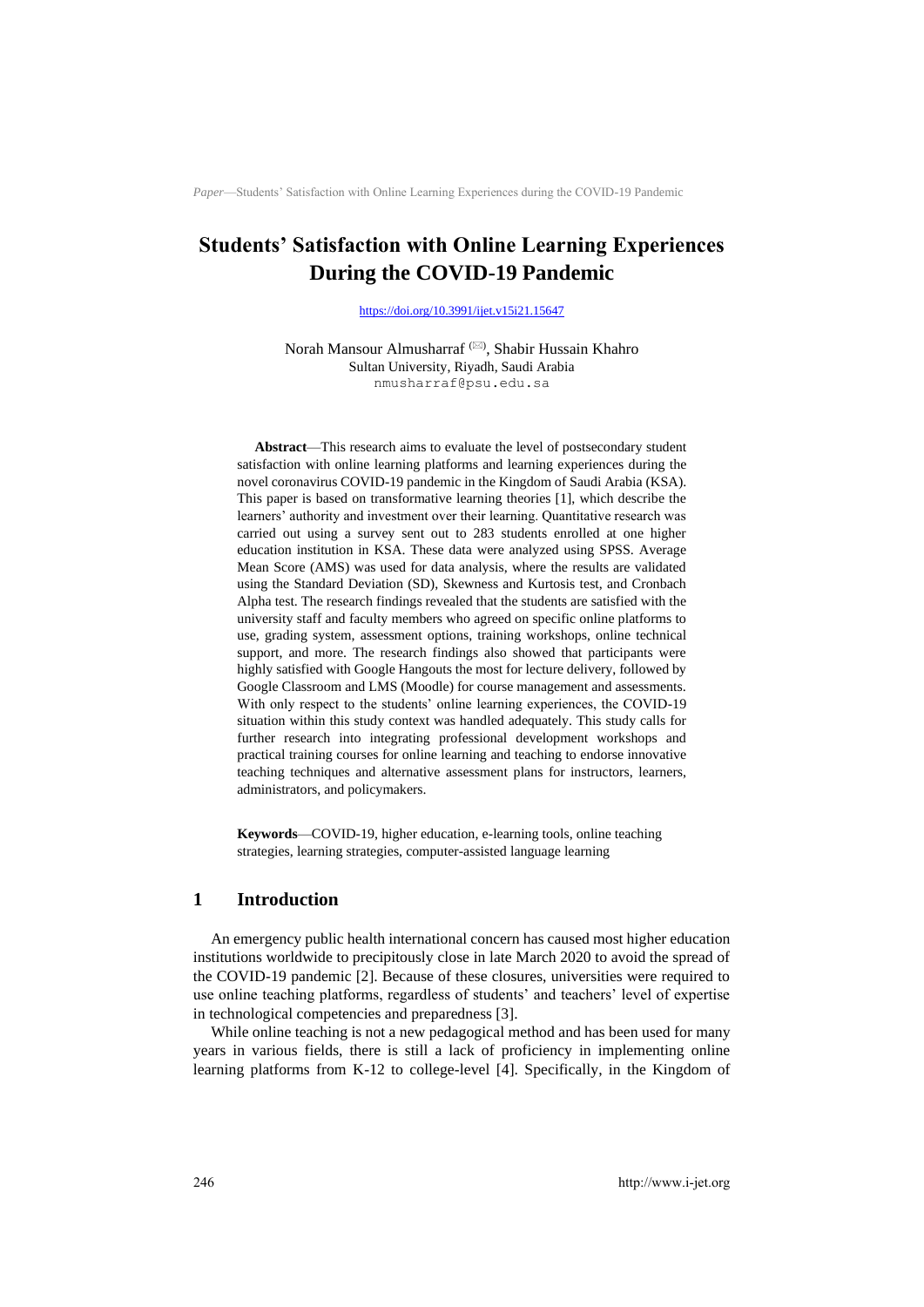Saudi Arabia (KSA), online learning and teaching are not widely implemented across the universities nor within the school systems [5],[6],[7]. After the COVID-19 pandemic, university instructors were given limited online options, including live lectures, recorded video lectures, voice-over demonstrations, and picture-in-picture presentations to deliver the rest of their required instruction. With the latest growth in online learning and integrating technology in teaching in KSA, it is indispensable to explore what underpins the students' satisfaction level in online learning settings and provides technical training and proper instructions.

Research has identified numerous critical challenges thought to affect learning within an online environment. Such challenges include instructors' assessments of learners' academic integrity [8],[9], cyberstalking and cyberbullying [10], lack of internet access, low quality of online instructional delivery, cost control, individual in learning [11], lack of professional technological training [3],[4] tool inaccessibility, and technical issues [12]. Additional challenges are related to the instructors' adaptability skills to customize lectures for online learning, learn to monitor students' synchronous or asynchronous collaboration, and design authentic online assessment tools that accompany the transition to the online platforms from face-to-face sessions [13]. Thus, online instruction necessitates various skills, including pedagogical skills, design skills, technical skills, and communication skills. [6] argues that "case studies, story-telling, streamed videos, discussion groups, and bulletin boards" (p.55) are examples of effective communication techniques, and they are the critical foundation of an interactive online environment.

Research has shown approaches to cope with online teaching more efficiently, including metacognitive awareness and multidimensional approaches [14]. These approaches are concerned with managing: behavioral difficulties (e.g., self-regulation, transformation, and maintenance, cognitive views (e.g., learning competence), and emotional difficulties (e.g., engagement and motivation)

A series of recent studies [15],[16],[17] has indicated that most learners perceive customized or personalized video lectures as useful resources that supplemented their learning—these results aid faculty in comprehending how to use video as a guide to learners' development. The inclusion of various technological tools plays a significant role in stimulating the online education environment and encouraging critical thinking in collaborative interaction.

There are limited institutions in the KSA that are entirely online-oriented; the majority are face-to-face classrooms [18]. However, within recent years, there has been increasing integration of technological tools using e-learning systems such as Blackboard and Learning Management System (LMS) [6]. Thus, it is significant to evaluate the fundamental tools employed within the higher education sector. It is also critical to examine the nature and the measures taken in e-learning materials within an educational context, learners' overall perceptions, performances, and the quality of teaching practices.

While public college education in Saudi Arabia is free for all citizens, and there are vast improvements in the higher educational system, there is not a robust tendency to use online platforms as the primary instructional design [5],[6],[7],[34]. There exists a new body of literature on the reported benefits of online learning in KSA. In a survey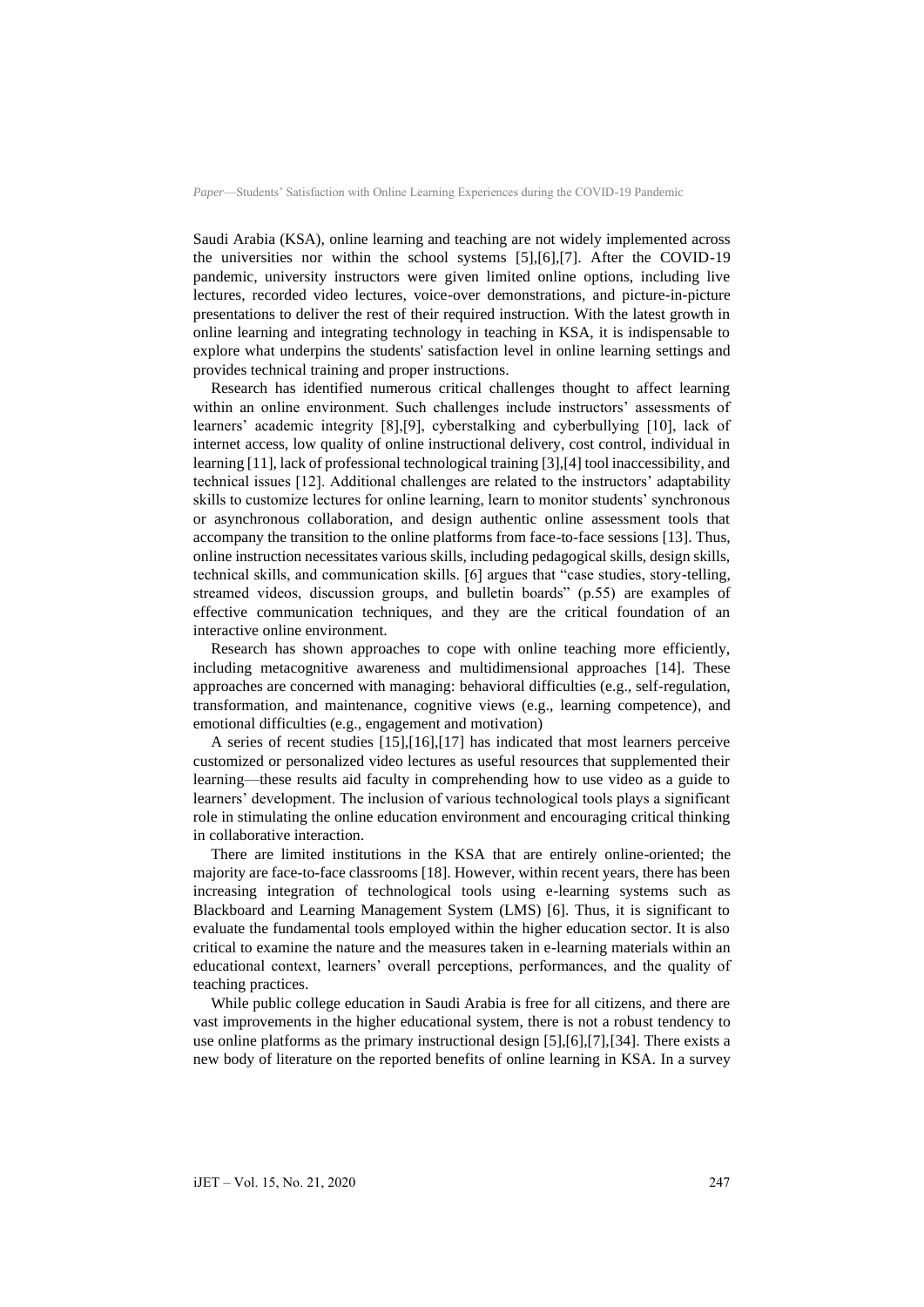study of sixty-seven undergraduate Saudi learners, he indicated that online education helped EFL learners overcome cultural norms and develop their communication skills [7]. Similarly,[37] stated that students perceive LMS as a

beneficial tool for their learning development. [38] study results also indicated that blackboard formative online assessment aided learners' performance in the final assessment. Most reviewed studies have relied on the importance of promoting autonomous learners [22] to adapt and experience new skills such as social, technical, and interpersonal skills needed in online communications.

Student satisfaction and other course-related perspectives are influenced by the online teaching strategies adopted to respond to COVID-19 in developing online courses. In this study, teaching strategies refer to the communication platforms and activity selections instructors intend to use when teaching online. Further, because of this pandemic's uncertainty, most higher institutes in KSA are planning contingency procedures to resume online teaching for the upcoming semesters for summer and fall of 2020. In this study, the examination is undertaken within online collaborative and synchronous environments. Within this setting, learners are directed to participate independently and collaboratively using specific online platforms. Their collaboration in learning is viewed from a social context [25],[26],[27].

Therefore, this research aims to assess student satisfaction levels on the utilized online methods and approaches during the pandemic to examine the validity of the tools and measures provided to optimize teaching and learning quality during COVID-19. It is also critical to explore the most and the least effective learning methods and approaches. Consequently, this research aims to explore the answer to the following two questions:

- 1. To what extent are students satisfied with online teaching and learning approaches utilized during COVID-19?
- 2. During COVID-19, what are the students' perceptions of the most effective employed online teaching platforms in their learning process?

# **2 The Literature Review**

#### **2.1 The theoretical framework**

This paper is based on the premise of transformative learning theories [19],[20],[21], which describe the learner's authority and investment over his or her learning. This theoretical framework fits well with this paper, in which it examines adult English as a Foreign Language (EFL) learners' attitudes and perceptions toward experiential online learning in the sudden transformation of the online environment in KSA. The transformative learning theory, which was first led by [21], is based on the value of personal experience as a central part of the learning process. It proposes that a learner's understanding of the experience creates meaning, which leads to a transformation in behavior, attitude, and views. In transformative learning theories, learners are exposed to challenge tasks to motivate students' thinking. Learners are also encouraged to use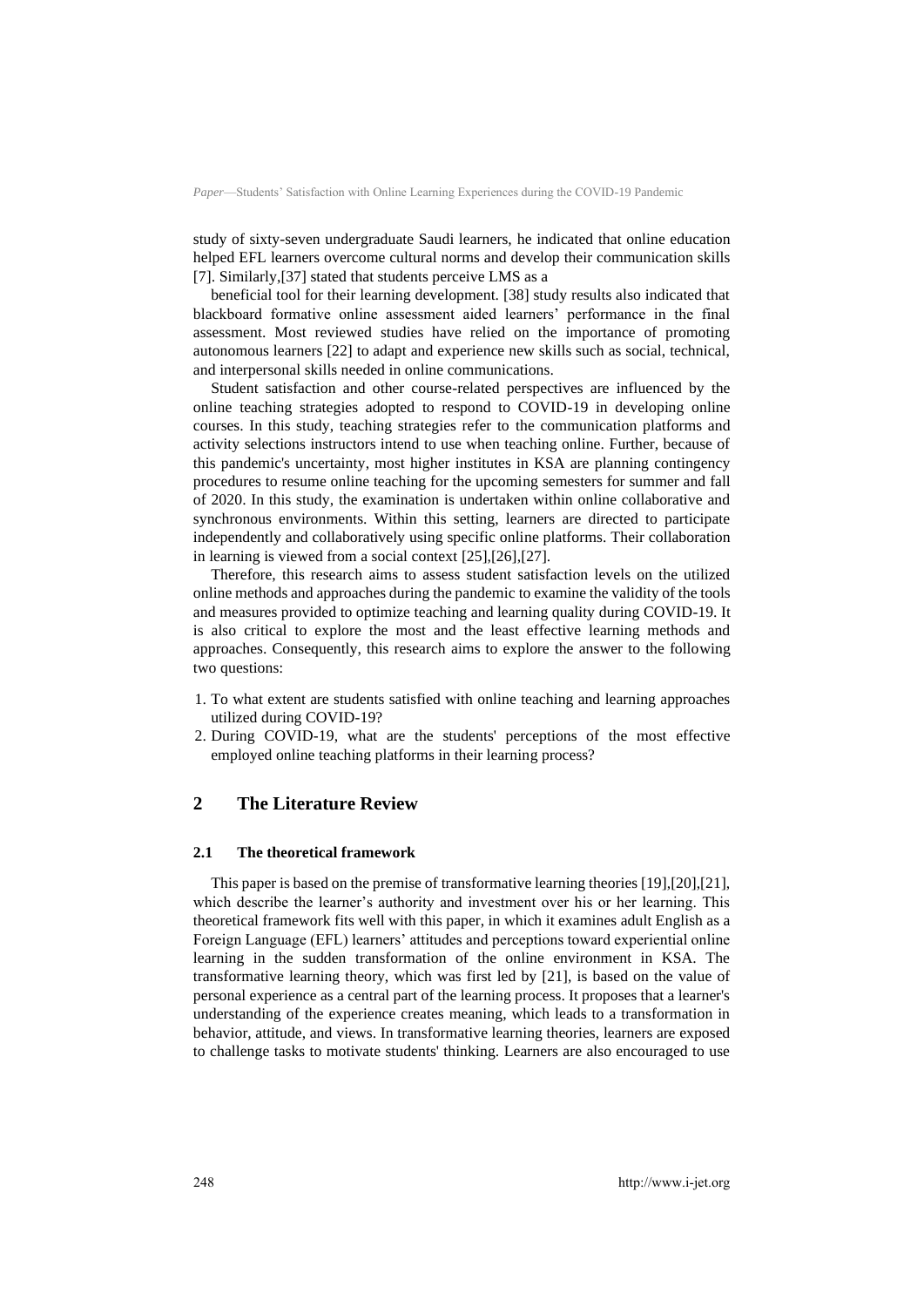critical thinking and questioning techniques to measure their understanding of subject matter. It is critical to point out that when transformational learning occurs, learners initiate the learning process [22] to contribute and collaborate to the social environment in eLearning course design. This study is written to add to the literature reviewed on EFL learners' perceptions and transformative performances toward using online learning platforms as mainstay instruction in KSA during the COVID-19 pandemic outbreak.

### **2.2 Background of online learning collaboration**

Online Learning Collaboration is derived from Computer-Mediated Communication (CMC) in distance education [23],[24]. In an online learning setting, learners are given specific channels to interact independently and collaboratively between learners and instructors. Thereby supporting collaborative learning in a social context [25],[26],[27]. Within this study, learners were given opportunities to collaborate in Synchronous Computer‐Mediated Communication (SCMC) in language learning in which their interaction between two or more learners concurrently transfer through a computer [28]. Collaboration is also measured through learners' actions in planning, evaluating, valuing, and monitoring their own and peer offerings. Collaborative learning can be broadly defined as an instructive method that includes the core of cooperative learning [29],[30]. Within Collaborative learning, groups of learners collaborate to build a project, assess a development, or complete a mission.

Further, collaborative learning within this study adapted technological tools such as the Learning Management System (LMS), Google Classroom, and Google Hangouts that are supported and recommended by the study school context. Most classes in KSA institutions have shifted toward using learning methods such as video conferencing courses, in which they use a computer and communications technology to apprehend each other simultaneously. Within video-conference courses, instructors incorporate exterior materials such as quizzes, activities, and learning sessions [31]. The employment of video-conference permits useful guidelines on various levels of knowledge and cognitive skills of learners and links with the divergent learning styles

[32]. Students' contributions are either determined by the instructor as an individual task or by a peer as group work.

#### **2.3 Students' perceptions of online learning**

A more comprehensive description of students' perceptions of online learning can be found in [27] study, where learners perceive online collaborative English language learning as a positive and encouraging learning experience, primarily on account of the productive peer-feedback participation in eLearning. Similarly, [33] study results showed that using the three video lecture types improves the students' learning performance. A study by [34] showed that the online learning environment encourages a positive influence and improves EFL students' writing skills, self-assurance, and power in composing written texts. Further, a study by [35] confirmed that incorporating online video classrooms has a significant influence on EFL students' reading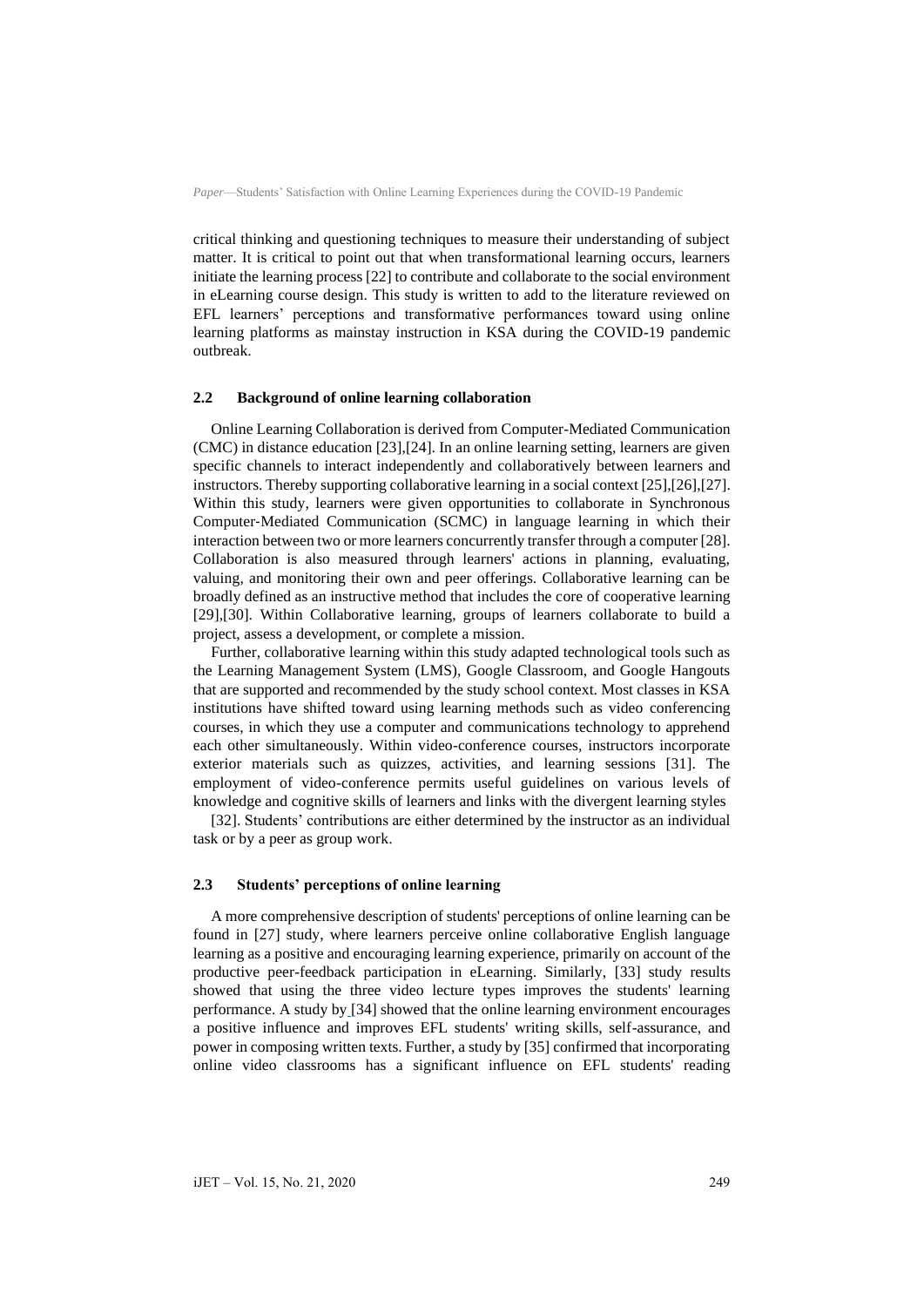intellectual capacity. A parallel pattern of some reviewed studies (e.g., [34][25][35][26][27]) revealed that the interactive social platforms in online collaborative English learning play a significant part in the participants' positive assertiveness and presentations.

The benefits of integrating online environments include developing autonomous learners [22] in which they self-explore and seek information, and assess, transform, and acclimate new skills needed for millennium learners. Further, online asynchronous learning platforms allow learners to access at their own pace. [36] His study further explained that online environments provided intrinsic goal orientation, self-efficacy for learning, and increased performance. [6] argues that "students who utilize e-learning platforms for learning are usually drawn into the subject matter at a deeper level due to the discussions they get involved in'' (p. 55). It also reported that such an environment had aided learners with time management and self-efficacy. Specifically, EFL online collaborative activities have positive effects on raising skills such self-awareness, selfregulation that is related to learners' affective and metacognitive [27], learner engagement [26] and classroom engagement [36],[25] especially in a context where English is taught a foreign language (EFL). However, [33] argues that online learning might hinder students' learning progress if quality instruction is absent. [33] indicated that the selection of online activities, readings, materials, and work contributions should be carefully examined to meet with students' expectations and abilities before integration.

### **2.4 The coronavirus (COVID-19) impact on students online learning**

The COVID-19 disease occurrence in late 2019 has rapidly progressed into a worldwide pandemic, and various methods are arguing about its diagnosis, cure, and prevention. [39] have described coronavirus (COVID-19) as "one of the major pathogens that primarily targets the human respiratory system." (p. 1) Thus, in early 2020, public and private institutions have declared the shift to Emergency Remote Teaching (ERT) due to its severe infection transmission of person-to-person interaction. Consequently, institutions were shifted to online environments to contribute to the precautions needed to control this epidemic.

COVID-19 has a destructive impact on students learning achievements. [40] in his study of the effect of COVID-19 on the students' performance, their students' grades negatively affected the epidemic, considering that the school academic calendar was brusquely disturbed by the early closure of all institutions in Zambia. A more comprehensive description can be found in [41] study regarding the influences of (COVID-19/SARS-CoV-2) epidemic outbreaks on worldwide supply chains: China, Europe, North America, and South America. The result of this study revealed that destructive effects were reported, but mainly learners' performance depended on the timing and measure of interruption spread and the school arrangement. These studies' results are in line with [42] regarding Ghanaian learners' negative perspective on the Impact of COVID-19 on their learning. The main issues were related to limited access to the internet and the lack of technical knowledge. On the other hand, [43] examined the influence of COVID-19 impact on students' performance in higher education in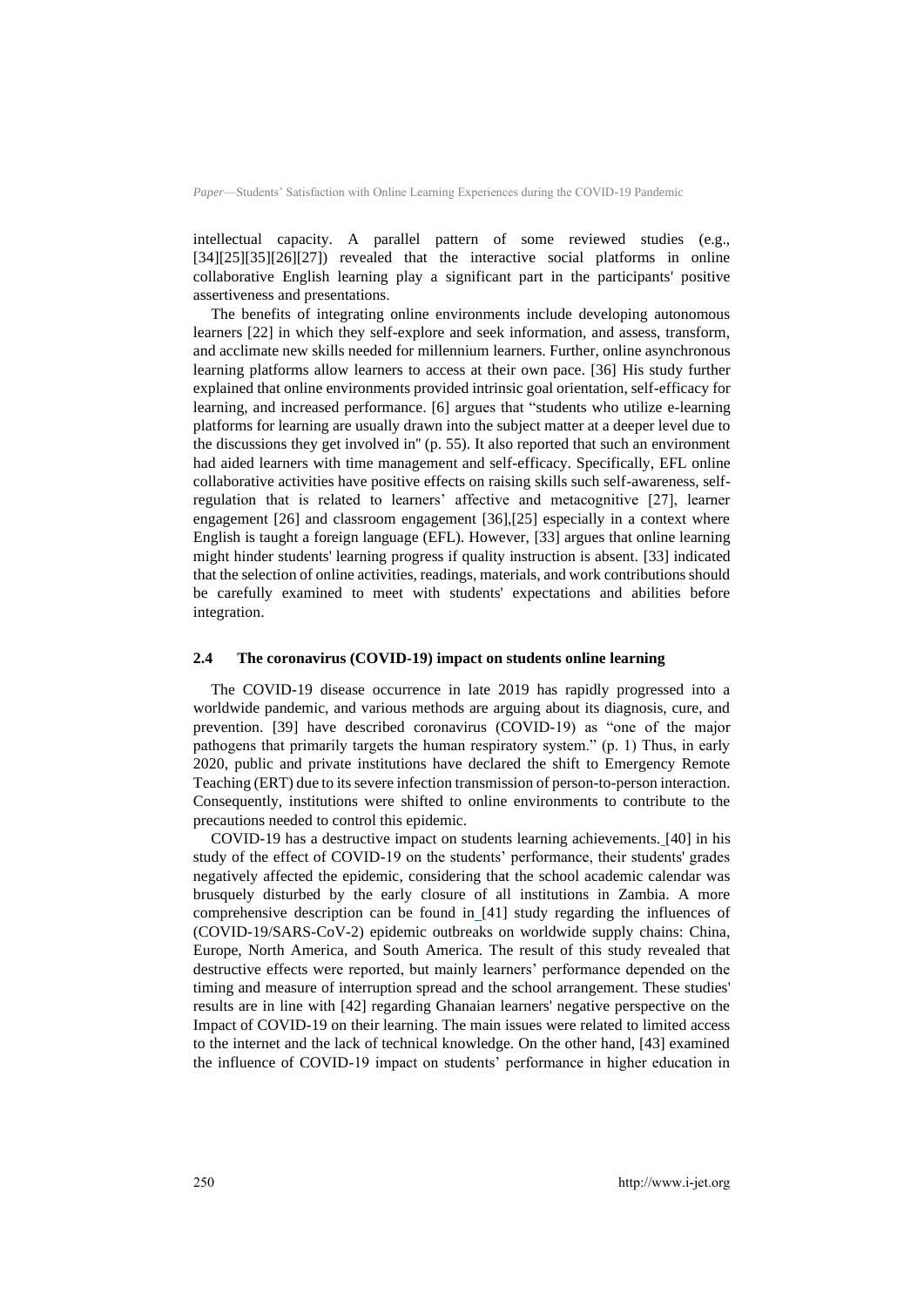Universidad Autónoma de Madrid (Spain), revealed that such circumstances developed students' learning approaches, their efficiency, and learning achievement.

SCMC with video-conferencing was utilized in this study as a collaborative learning environment to substitute face-to-face classes in KSA after they were canceled due to the Covid-19 crisis. Thus, a yet unsolved question is whether or not

EFL students' perceptions of online learning are negatively affected by the COVID19 epidemic. A critical inquiry associated with the situation is how learners perceive online teaching platforms as effective platforms in their learning progress?

# **3 Research Method**

The purpose of this survey study is to explore students' perceptions of online learning delivery, as well as instructors' and school support during the COVID-19 pandemic. It also aims to investigate students' preferred online platforms and methods of learning.

### **3.1 The instrument**

The survey utilized in the current study was created by the researchers and was based on information about online learning and teaching from the extant literature and from the experience of the first author, who earned a Ph.D. in Higher Education and involved in teaching EFL postsecondary level in the KSA. Concerning the validity of the instrument [44], the survey was reviewed by three qualified local and international postsecondary instructors with an academic rank of associate professor or higher within the field of education, and with at least three years of experience in online teaching. Content validity was applied when modifications were made to the survey's structure and content to meet their recommendations.

The survey was generated using Google forms using the online platform and through which it was disseminated. The survey was made available to all undergraduate students in May 2020. The first three opening questions within the survey urged the respondents to provide demographic information about themselves. The remaining twenty-two questions required responders to specify their level of agreement to a statement typically in scale ranged from (1) strongly disagree (2) disagree (3) neutral (neither agree nor disagree), (4) agree, (5) strongly agree.

All questions were shaped in a set of online questionnaires and to attain the students' perceptions and satisfaction level on the effectiveness of different actions taken by university management to promote online teaching and learning during the COVID-19 pandemic. The survey was sent to the students via different online portals, including the learning management system (Moodle), Google Forms, social networking apps (WhatsApp and Twitter), and emails. The questionnaire was divided into four sections; student demographic details, students' satisfaction level of the online learning environment, students' satisfaction of the school support, and students' perceptions of the most effective online learning methods and platforms.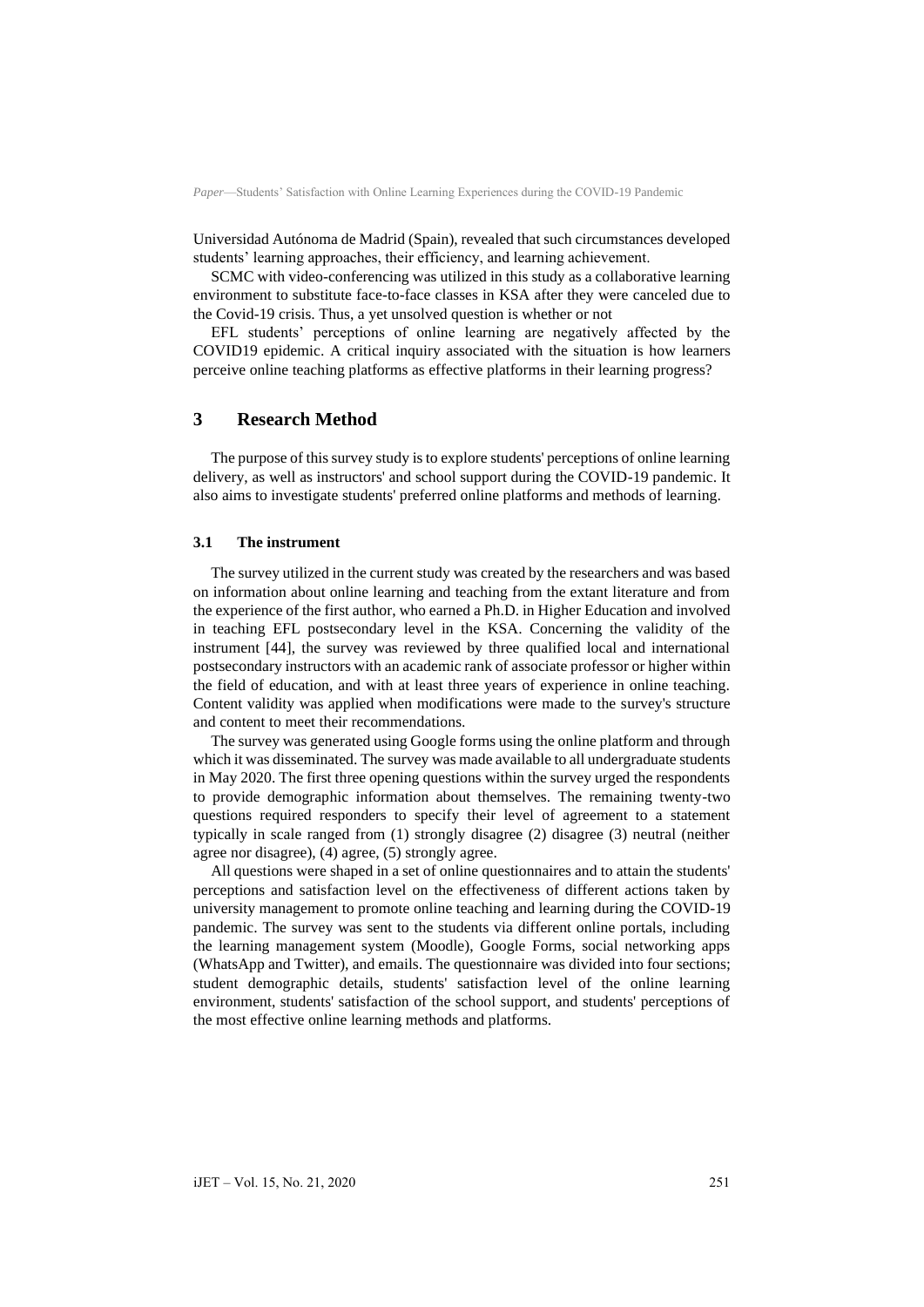#### **3.2 Participants**

The total number of participants who responded to the survey was 283 participating students are freshmen, sophomores, juniors, or seniors studying on a part or full-time basis. The participants' ages range from 18-30. Participated students were from various majors including Accounting, Applied Linguistics, Architecture, Aviation Management, Communications & Networks, Computer Science, Construction Management, Deanship of Educational Services (GSD), Deanship of Educational Services, Finance, Information Systems, Interior Design, Law, Marketing, Production Management, Physical Education, Health and Recreation, Software Engineering, Translation and the University English Program (UEP). All students have passed the university English admission exam before they could register in their chosen academic majors. Some students have taken the IELTS or TOFEL exams to be excused from the preparatory year's English Language curriculum. Therefore, the survey was conducted in English, and no translation was necessary to be added as the items were written in basic English to be easily understood (see Appendix A).

### **3.3 The context**

The study was conducted in one private, non-profit institution in Saudi Arabia. The medium instruction is taught in English, and most of the hired staff and faculty members are proficient in the English language. The institution is accredited and licensed by the Ministry of Higher Education. The school has five colleges: College of Law, College of Humanities, College of Engineering, College of Business Administration, and College of Computer & Information Sciences. The school facilitates a teaching and learning center, e-learning center, and technology information center that facilitates students and faculty to switch on online educational activities.

A condition of conducting this study is to get approval from the university and submit an application to the Institutional Review Board (IRB). The IRB's main objective is to certify the protection of human subjects by reviewing, consenting, modifying, or disapproving research requests submitted by students. This study was reviewed and cleared by the Institutional Review Board (IRB-2020-05-0039). Within the welcome message, survey participants were notified that completion of the survey indicated their consent to participate in this research. No compensation was awarded to any participants who completed the survey.

## **4 Analysis**

A descriptive statistical analysis of the survey was conducted using the Statistical Package for Social Science (SPSS), version 25. Responses to each question in the survey were imported into SPSS from Google forms, and complete data of 283 respondents for each question was plotted in the SPSS interface. Aggregated Mean Score (AMS) was used as a data analysis approach. The AMS has been successfully used numerous times in such data sets [45],[46],[47]. In the next phase, the result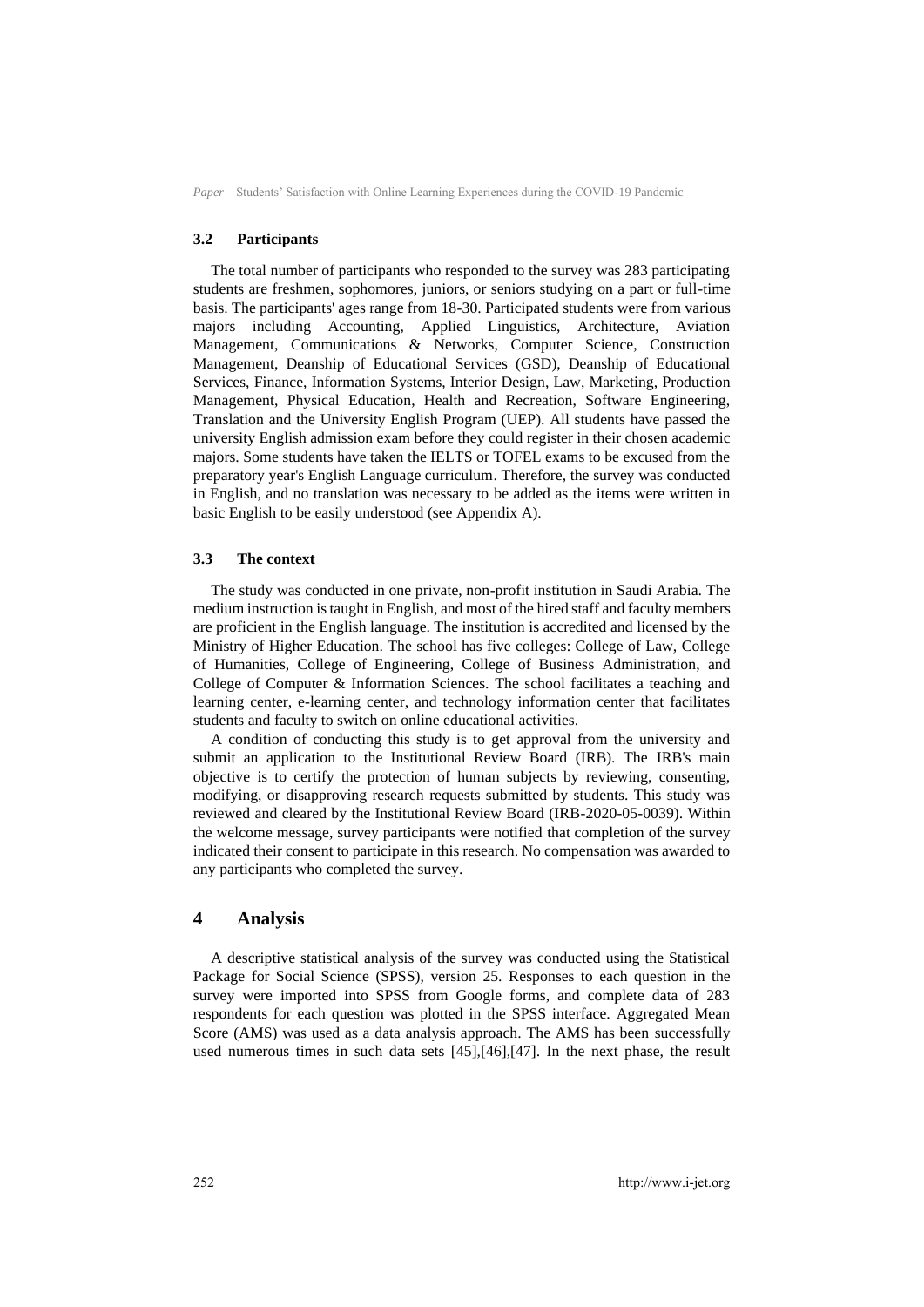validation was a crucial milestone in this research; therefore, a two-tier approach was developed. Standard Deviation (SD) and Skewness & Kurtosis tests were conducted on the data in tier one. Both validate each question separately as a distinct entity. Whereas in tier two Cronbach Alpha test was conducted to validate the whole result set of this study.

#### **4.1 Standard deviation**

Standard deviation is a function of how often a range of values differs or disperses. Statisticians have calculated that values no higher than plus or minus 2 SD are measurements closer to the true value than those in the higher than  $\pm$  2SD region [48].

### **4.2 Skewness & kurtosis**

Skewness is a function of the asymmetry, and kurtosis is a function of a distribution's 'peakedness.' Most quantitative packages send you skew and kurtosis values, as well as standard errors. The values for skewness between  $-2$  and  $+2$  are considered appropriate to prove normal univariate distribution. The kurtosis values between  $-3$  and  $+3$  are deemed appropriate to prove normal univariate distribution [49].

#### **4.3 Cronbach alpha**

Cronbach's alpha is a measure of internal consistency; that is, how closely related a set of items are as a group. It is considered to be a measure of scale reliability. A reliability coefficient of 0.70 or higher is considered "acceptable" in most social science research situations [50][51].

### **5 Results**

In the first phases of the questionnaire of this paper, respondent demographic information was collected. Table 1 shows the respondent's age.

|       |              | <b>Frequency</b> | Percent | <b>Valid Percent</b> | <b>Cumulative Percent</b> |
|-------|--------------|------------------|---------|----------------------|---------------------------|
| Valid | 18 or under  | 29               | 10.2    | 10.2                 | 10.2                      |
|       | 19-24<br>220 |                  | 77.7    | 77.7                 | 88.0                      |
|       | $25 - 30$    | 34               | 12.0    | 12.0                 | 100.0                     |
|       | Total        | 283              | 100.0   | 100.0                |                           |

**Table 1.** Respondent Age

The respondents' age ranged from 18 or under to 30 years old. In this study, participants who reported their age from 19-24 years are 77.7% in total. Whereas, the students who reported their age of 18 or under and 25-30 were at smaller percentages. Table 2 shows the respondent gender categorization.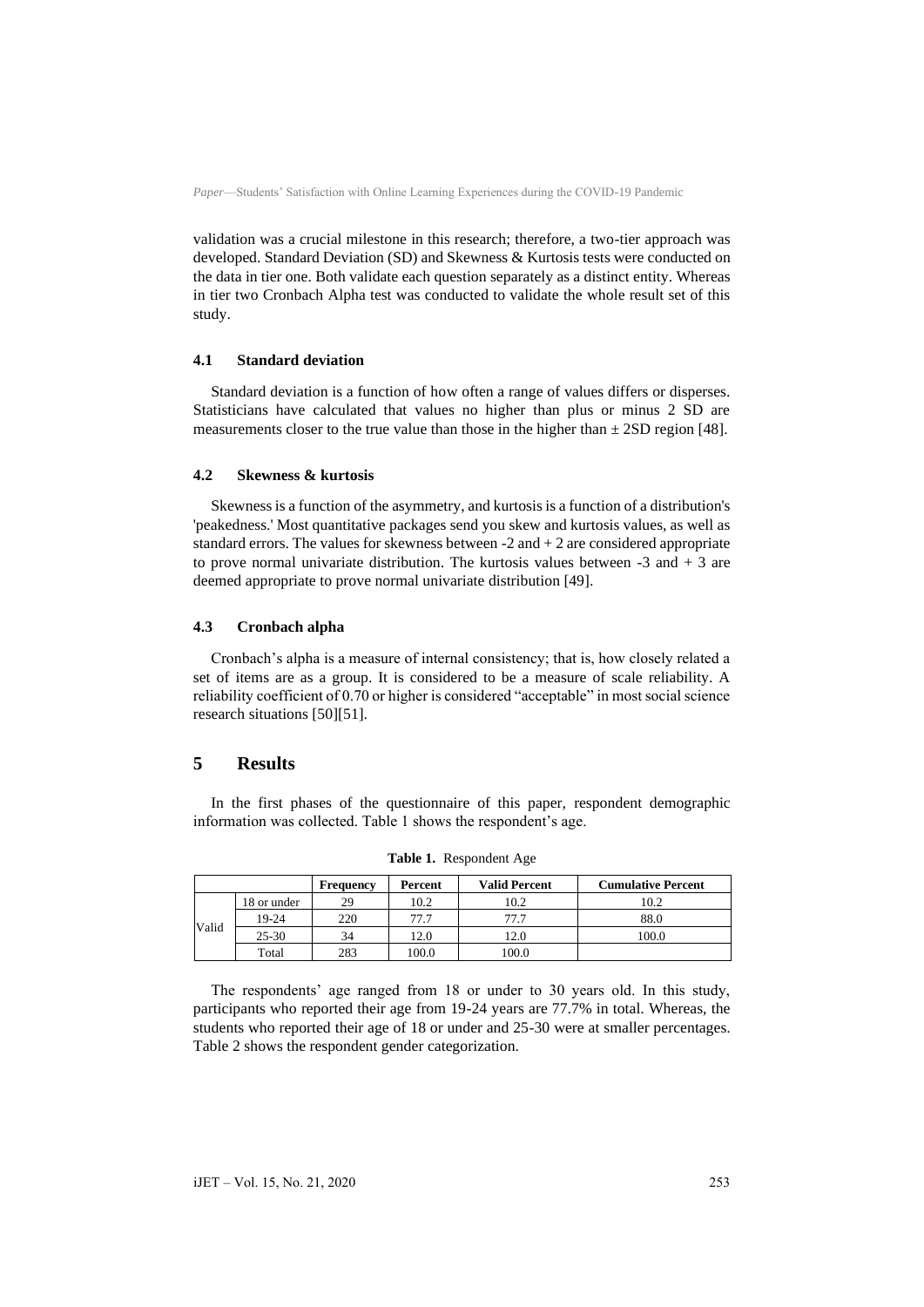|       |       | Frequency | Percent | <b>Valid Percent</b> | <b>Cumulative Percent</b> |
|-------|-------|-----------|---------|----------------------|---------------------------|
| Valid |       | 151       | 53.4    | 53.4                 | 53.4                      |
|       | M     | 132       | 46.6    | 46.6                 | 100.0                     |
|       | Total | 283       | 100.0   | 100.0                |                           |

**Table 2.** Respondent Gender

As per the total data collected for this research, 46.6% were female students from the women's campus, and a total percentage of 53.4 were male students from the men's campus. Table 3 shows that the average mean score of all the questions incorporated in section two of this study's questionnaire. The table also shows the results of skewness and kurtosis. Both approaches were used to validate this research's results, and their acceptable limits were discussed in the last section. The item questions can be shown in Appendix (A).

**Items N M SD Skewness Kurtosis** *Statistic Statistic Statistic Statistic Std. Error Statistic Std. Error* I am satisfied with the level of support. 283 | 3.88 | 1.042 | -.990 | .145 | .369 | .289 I am satisfied with the faculty members' alternative assessment plans. 283 | 3.91 | 1.070 | -.995 | .145 | .311 | .289 I am satisfied with the course modality in delivery. 283 | 3.87 | 1.024 | -1.021 | .145 | .596 | .289 I am satisfied with the online classes as they helped me achieve the course learning outcomes. 283 | 3.90 | 1.057 | -1.034 | .145 | .644 | .289

**Table 3.** Results of Section Two (Evaluation)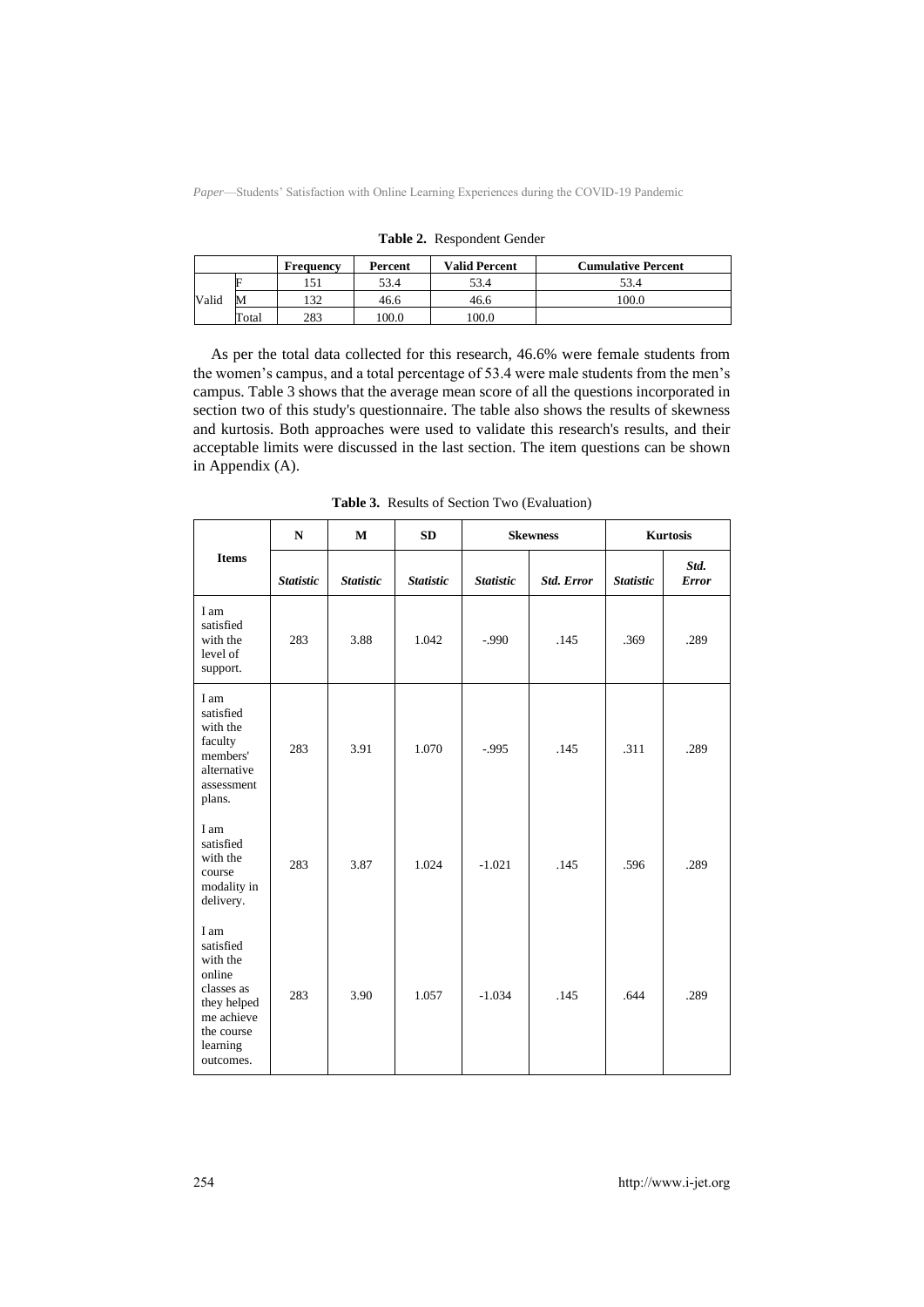| I am<br>satisfied<br>with the<br>instructors'<br>follow-up.                                   | 283 | 3.99 | 1.040 | $-1.141$ | .145 | .801 | .289 |
|-----------------------------------------------------------------------------------------------|-----|------|-------|----------|------|------|------|
| I am<br>satisfied<br>with the<br>gained<br>knowledge<br>and skills.                           | 283 | 3.89 | 1.049 | $-.904$  | .145 | .203 | .289 |
| I am<br>satisfied<br>with the<br>course level<br>$\sigma$ f<br>engagement<br>$\blacksquare$   | 283 | 3.90 | 1.045 | $-0.920$ | .145 | .256 | .289 |
| I am<br>satisfied<br>with the<br>instructors'<br>various<br>online<br>teaching<br>approaches. | 283 | 3.89 | 1.107 | $-.935$  | .145 | .124 | .289 |
| I am<br>satisfied<br>with how<br>the<br>instructor<br>makes<br>online<br>learning.            | 283 | 3.95 | 1.092 | $-1.043$ | .145 | .416 | .289 |

As mentioned earlier, the questionnaire was divided into four sections, and the first section highlighted the EFL students' demographic contribution. In the second section of the questionnaire, the students' satisfaction level with the online learning environment was assessed. It is analyzed that the students are satisfied with the online learning environment during the COVID-19 pandemic. None of the factors had an average mean score below (AMS 3.5/Agree), an acceptance agreement threshold. The students were satisfied with the instructor approaches chosen for the active learning environment in which instructors encourage self-exploring, peer collaborating, and group collaboration.

Regarding answering the first questions: *To what extent are students satisfied with online teaching and learning approaches utilized during COVID-19?* Students reported (AMS 3.89/Agree) that they were highly satisfied with the selected method, facilitating their learning outcomes of the course's objectives. Furthermore, it was determined that PowerPoint presentations, projects, and active participation opportunities were highly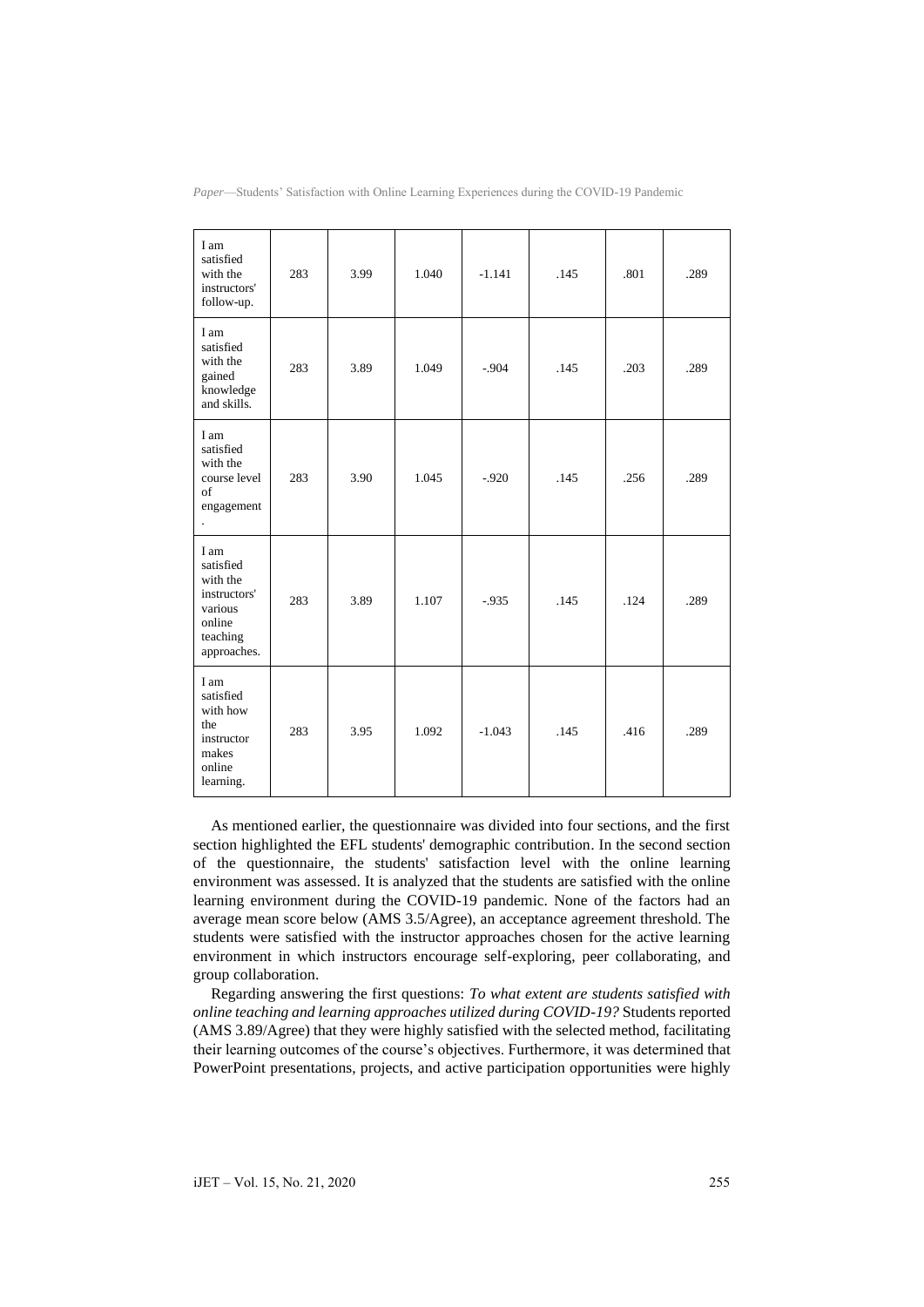effective as course delivery methods during this rapid shift of online teaching during COVID-19. As a first-time experience, the results showed a highly satisfactory achievement of learning outcomes.

Furthermore, participants were satisfied with course engagement activities levels (AMS 3.90/Agree), instructors follow up with students in course activities (AMS

3.99/Agree), assessment plans (AMS 3.91/Agree), instructor support (AMS 3.95/Agree), online lecture delivery (AMS 3.89/Agree), instructor's selection for teaching pedagogies, and course learning outcome achievement (AMS 3.89/Agree). Moreover, the active follow-up of instruction positively impacts the student satisfaction level on online education. It was observed from the data collected that the learners were highly satisfied with the instructor's active follow-up with students. All the mentioned results were validated by standard deviation value, skewness & kurtosis values because all the values were within acceptability limits.

The Cronbach alpha value of the nine questions of the second section of this study was (0.973), and based on Cronbach alpha theory, a value closer to 1 validates the appropriateness of the results. Therefore, the results of this section were validated by three filters. The first tier was a standard deviation and Skewness and Kurtosis validation tests for the particular question. The second tier was a Cronbach Alpha test for the section.

|                                                                           | N   | Mean | <b>SD</b> | <b>Skewness</b>  |                      | <b>Kurtosis</b>         |                      |
|---------------------------------------------------------------------------|-----|------|-----------|------------------|----------------------|-------------------------|----------------------|
|                                                                           |     |      |           | <b>Statistic</b> | Std.<br><b>Error</b> | <i><b>Statistic</b></i> | Std.<br><b>Error</b> |
| I am satisfied with staff responsiveness to<br>technical support.         | 283 | 3.64 | 1.009     | $-1.012$         | .145                 | .438                    | .289                 |
| I am satisfied with the school counselor<br>for mental or social support. | 283 | 3.53 | 1.046     | $-866$           | .145                 | .141                    | .289                 |
| I am satisfied with my academic advisor<br>to follow up and support.      | 283 | 3.66 | 1.034     | $-940$           | .145                 | .331                    | .289                 |
| I am satisfied with the webinars,<br>seminars, and courses offered.       | 283 | 3.59 | .987      | $-.856$          | .145                 | .452                    | .289                 |
| I am satisfied with the school facilities.                                | 283 | 3.59 | 1.008     | $-1.023$         | .145                 | .598                    | .289                 |

**Table 4.** Results of Section Three (Facility Performance)

In the third section of the questionnaire, the students' satisfaction with the school support during COVID -19 was analyzed. It was observed that all the students of both campuses are satisfied with the support provided by the school in various forms, including IT issues, online class login problems, academic advising, extracurricular activities, mental and social counseling. The school's different units offered various online workshops and seminars to assist and live-up with students throughout the classes during the pandemic. The students were satisfied with school staff support (AMS 3.64/Agree), social support (AMS 3.53/Agree), academic advising (AMS

3.66/Agree), webinars, seminars, and facilities provided by the school (AMS 3.59/ Agree). Nevertheless, this bond between the learner and school can be enhanced in upcoming semesters.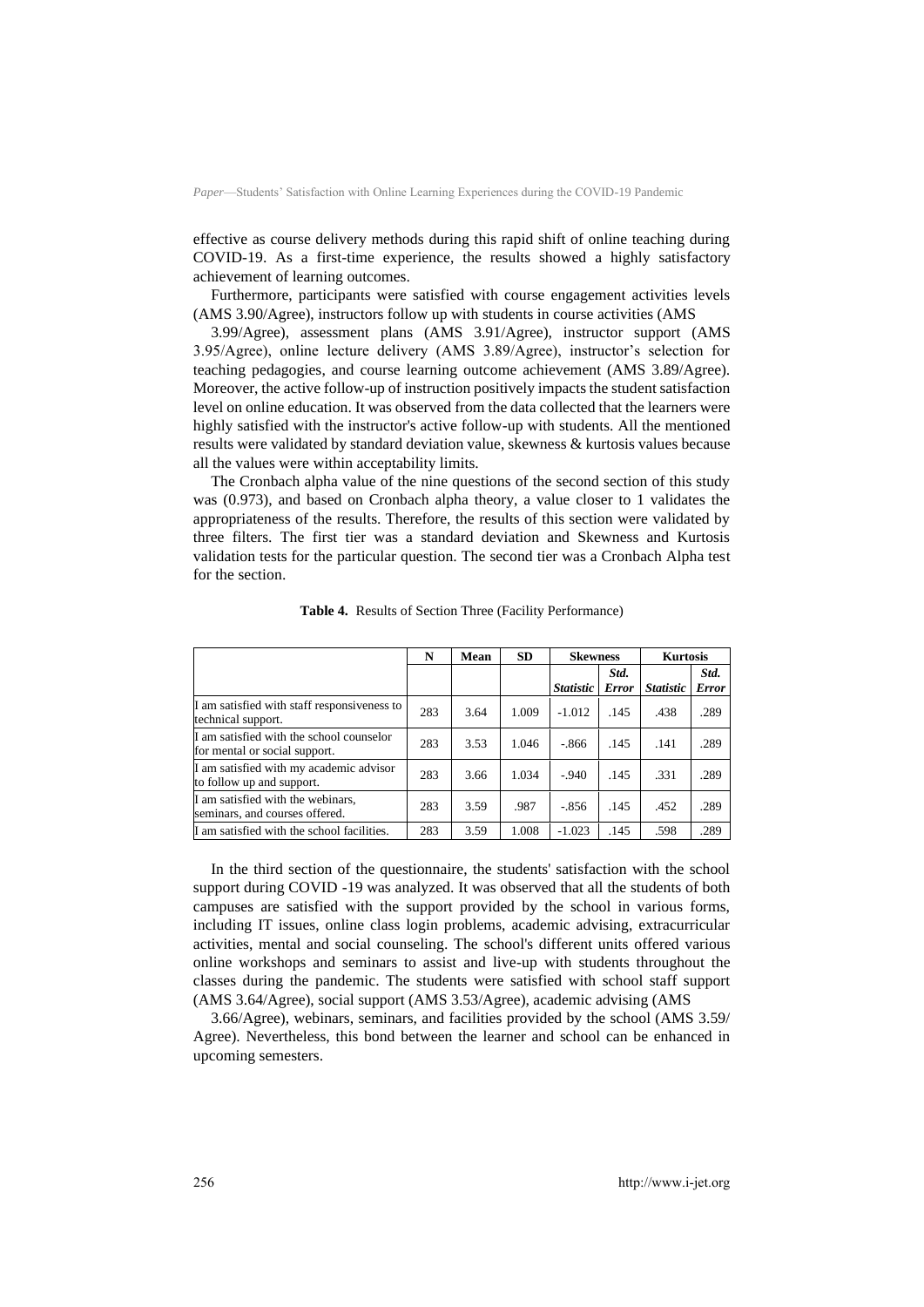Further, the Cronbach alpha value of the 5 questions of the third section of this study was (0.947); therefore, this section's results were validated by a standard deviation, Skewness and Kurtosis, and the Cronbach Alpha test for the section.

|                                                                                                          | N   | М    | <b>SD</b> | <b>Skewness</b>  |      | <b>Kurtosis</b>        |                      |
|----------------------------------------------------------------------------------------------------------|-----|------|-----------|------------------|------|------------------------|----------------------|
| <b>Items</b>                                                                                             |     |      |           | <b>Statistic</b> | Std. | <b>Error</b> Statistic | Std.<br><b>Error</b> |
| I recommend learning using ONLY online classes<br>in the future.                                         | 283 | 3.11 | 1.237     | $-.085$          | .145 | $-1.171$               | .289                 |
| I recommend learning using blended classrooms.                                                           | 283 | 4.37 | 1.197     | $-.286$          | .145 | $-1.113$               | .289                 |
| I recommend learning using the only face to face<br>classrooms.                                          | 283 | 4.08 | 1.213     | $-.085$          | .145 | $-1.096$               | .289                 |
| The Google Hangouts used for online course<br>delivery was the most effective learning tool<br>platform. | 283 | 4.34 | 1.141     | $-.282$          | .145 | $-944$                 | .289                 |
| The Google Classrooms used for online course<br>delivery was the most effective teaching platform.       | 283 | 3.36 | 1.154     | $-.299$          | .145 | $-1.004$               | .289                 |
| The quality material delivery used in LMS<br>(Moodle) was easy to use.                                   | 283 | 3.34 | 1.150     | $-.205$          | .145 | $-1.090$               | .289                 |
| The Zoom used for online course delivery was the<br>most effective teaching platform.                    | 283 | 3.13 | 1.096     | $-.106$          | .145 | $-1.005$               | .289                 |
| The GoToMeeting used for online course delivery<br>was the most effective teaching platform.             | 283 | 3.24 | 1.118     | $-.063$          | .145 | $-964$                 | .289                 |

**Table 5.** Results of Section Four (Recommendations)

While some students are satisfied with the employed online learning platforms, the complete shift of online platforms to deliver course activities, including lecture delivery, laboratory experiments, assessment, and student counseling, is not preferred. Their perceptions were justified because most of the students highly preferred the blended learning classrooms (AMS 4.37/Strongly Agree), where some topics can be covered online and few involving laboratories or critical concept support by face to face interaction on campus. The students mainly rated (AMS 3.11/Agree) to full courses to be taught online and (AMS 4.08/Strongly Agree) to the traditional face-to-face classroom environment. To answer the second research question: *During COVID-19,*  what are the students' perceptions of the most effective employed online teaching *platforms in their learning process?* The students' perceptions of the most effective online learning methods and platforms are varied. The school has instructed the faculty and students to use Google Hangouts, Google Classroom mainly, and Moodle as LMS as the leading platforms; therefore, participants were more satisfied with Google Hangouts as a course delivery tool and Moodle for a medium of assessments and course portfolio management. It was observed that the students were just satisfied by the online learning platforms because most of the factors had an average mean score between 3 to 3.5 except the high significance of Google Hangouts (AMS 4.34/Strongly Agree). The students are content with the online classes and the tools used for lecture deliveries and assessments.

The Cronbach alpha value of the 8 questions of the last section of this study was (0.942), and the beforementioned measures validated the results of this section.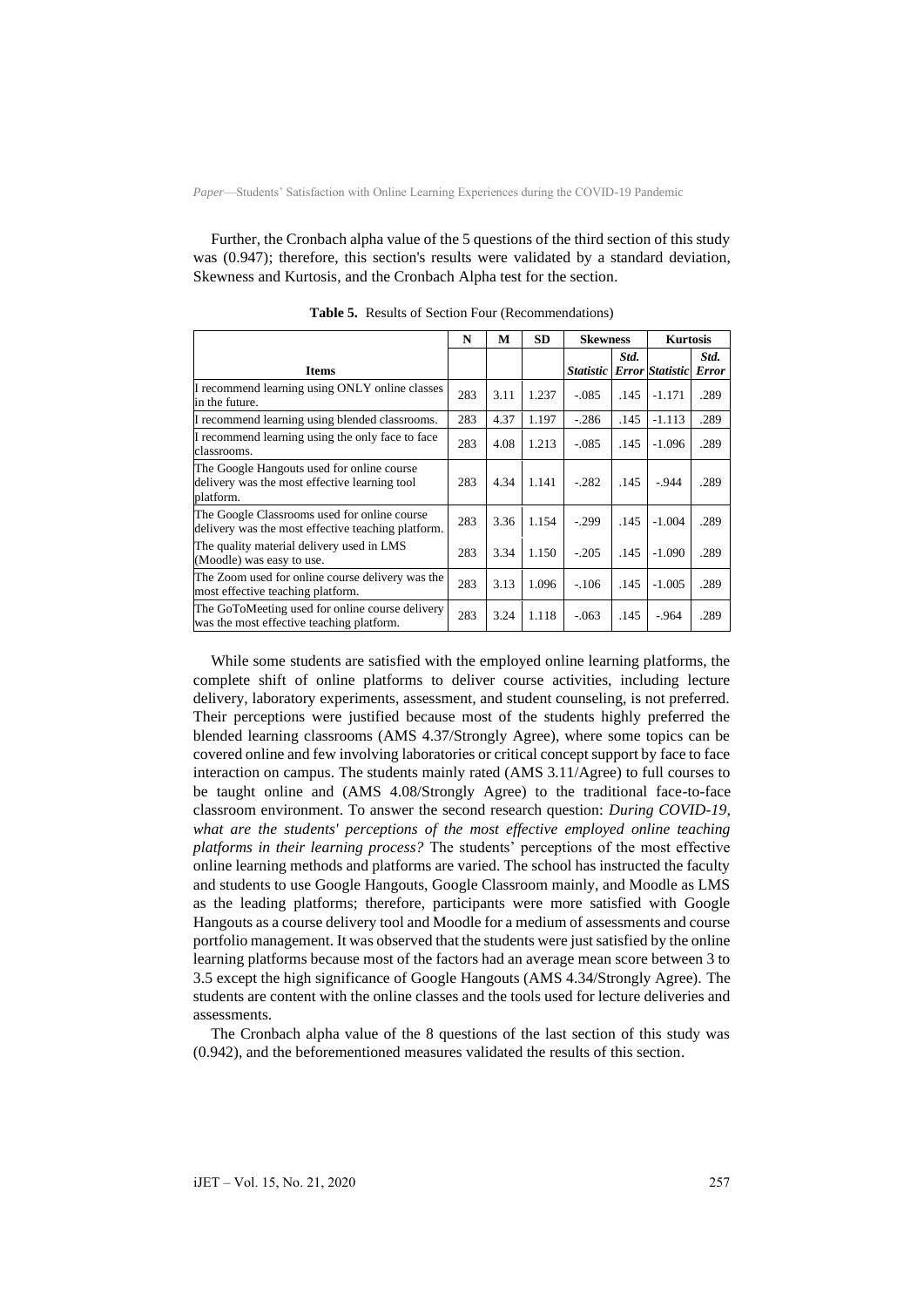The Cronbach alpha value of the 22 questions of this study was (0.95). A correlation assessment has been conducted for this study and was detected that there is a significant relationship between student satisfaction and online learning. It is not clear yet if the next semester in the higher education institutes would be purely online, mixed, or traditional face-to-face class lectures. Therefore, this correlation supports that student adoption to 100% online lecture would improve if adequate facilities and methods are provided, achieving the course learning outcomes. Table 6 shows the ANOVA and Correlations results.

|  | <b>Table 6.</b> ANOVA and Correlation Results |  |
|--|-----------------------------------------------|--|
|  |                                               |  |

|                                          |                                                                                          |          |                                    |                       | Model Summary <sup>b</sup>        |                   |                                                                                                             |  |  |
|------------------------------------------|------------------------------------------------------------------------------------------|----------|------------------------------------|-----------------------|-----------------------------------|-------------------|-------------------------------------------------------------------------------------------------------------|--|--|
| <b>Model</b>                             | $\boldsymbol{R}$                                                                         | R Square | <b>Adjusted R</b><br><b>Square</b> |                       | <b>Std. Error of the Estimate</b> |                   |                                                                                                             |  |  |
|                                          | .198a                                                                                    | .039     | .036                               |                       |                                   |                   | 1.038                                                                                                       |  |  |
|                                          | a. Predictors: (Constant), I recommend learning using ONLY online classes in the future. |          |                                    |                       |                                   |                   |                                                                                                             |  |  |
| outcomes.                                |                                                                                          |          |                                    |                       |                                   |                   | b. Dependent Variable: I am satisfied with the online classes as they helped me achieve the course learning |  |  |
|                                          |                                                                                          |          |                                    |                       | <b>ANOVA</b> <sup>a</sup>         |                   |                                                                                                             |  |  |
| Sum of<br><b>Model</b><br><b>Squares</b> |                                                                                          |          | df                                 | Mean<br><b>Square</b> | F                                 | Sig.              |                                                                                                             |  |  |
|                                          | Regression                                                                               | 12.370   | 1                                  | 12.370                | 11.477                            | .001 <sub>b</sub> |                                                                                                             |  |  |
| 1                                        | Residual                                                                                 | 302.860  | 281                                | 1.078                 |                                   |                   |                                                                                                             |  |  |
|                                          | Total                                                                                    | 315.230  | 282                                |                       |                                   |                   |                                                                                                             |  |  |
| outcomes.                                |                                                                                          |          |                                    |                       |                                   |                   | a. Dependent Variable: I am satisfied with the online classes as they helped me achieve the course learning |  |  |
|                                          | b. Predictors: (Constant), I recommend learning using ONLY online classes in the future. |          |                                    |                       |                                   |                   |                                                                                                             |  |  |
|                                          |                                                                                          |          |                                    |                       | Coefficients <sup>a</sup>         |                   |                                                                                                             |  |  |
|                                          |                                                                                          |          |                                    | <b>Unstandardized</b> | <b>Standardized</b>               |                   |                                                                                                             |  |  |
|                                          | <b>Model</b>                                                                             |          |                                    | Coefficients          | Coefficients                      | t                 | Sig.                                                                                                        |  |  |
|                                          |                                                                                          |          | B                                  | <b>Std. Error</b>     | <b>Beta</b>                       |                   |                                                                                                             |  |  |
|                                          | Constant)                                                                                |          | 3.375                              | .167                  |                                   | 20.184            | .000                                                                                                        |  |  |
| $\mathbf{1}$                             | I recommend learning<br>using ONLY online<br>classes in the future.                      |          | .169                               | .050                  | .198                              | 3.388             | .001                                                                                                        |  |  |
| outcomes.                                |                                                                                          |          |                                    |                       |                                   |                   | a. Dependent Variable: I am satisfied with the online classes as they helped me achieve the course learning |  |  |

This study concludes with a model for student satisfaction based on the collected data sample, as shown in Figure 1.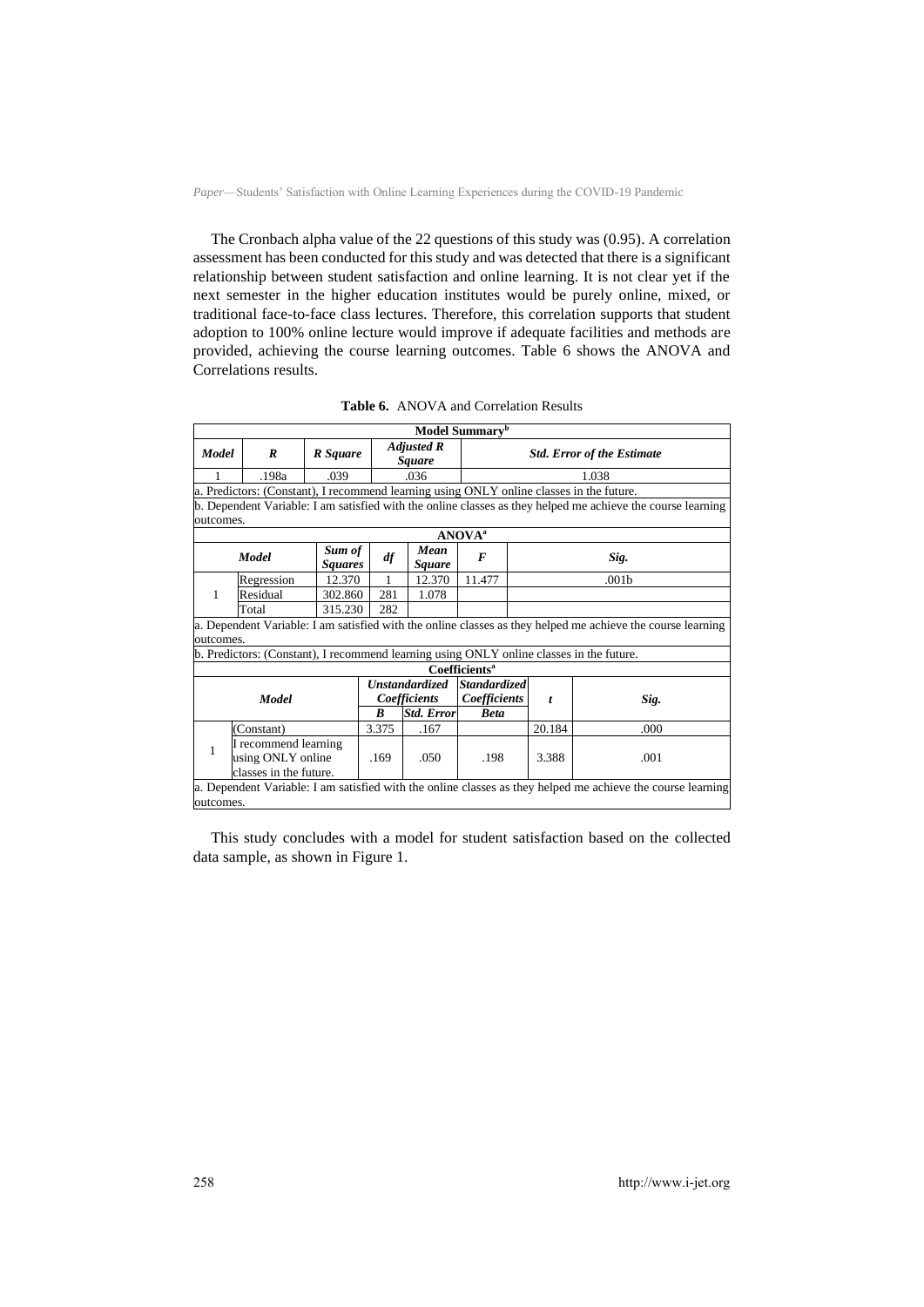

**Fig. 1.** Overall Satisfaction Model

This model presents the weights of each factor considered for this study, which are based on three key areas to analyze the overall student satisfaction, which includes *Evaluation* of the adopted practices by the instructor during online classes, *Faculty Performance* for the facilities provided by the institute, and *Recommendations* by the students to improve the gaps in online education rapidly adopted during COVID pandemic. Each factor weights out of the selected scale with a maximum value of 5. This model assists the decision-makers to improve the features with lower values.

### **6 Discussion**

Contrary to the findings of previous studies related to the Emergency Remote Teaching (ERT) during COVID-19, where students'' reported challenges in course arrangements [41], drop out of their final grades [40], limited technical knowledge, and internet access [42], the result of this study designates that participants were satisfied with the school arrangement and faculty preparation to rapid shift face-to-face classrooms to online during the COVID-19 pandemic. In terms of online learning, the students' mean rankings progressively increased as the satisfaction of learning objectives, assessment plans, online platforms, webinars, and tutorials are high. Thus, this indicates that participants perceived the online learning platforms as experiential and constructive learning environments. Participants' high satisfaction level might be due to several reasons, including the level of support received from instructors (e.g., one to one feedback, inclusion in learning, understanding of specific circumstances), course's multimodal online delivery (e.g., audio, video, texts, PowerPoint slides, games, and quiz), instructors' guidance and follow-up (email, phone calls, and virtual meetings), the course level of engagement (e.g., active classroom vs. lecture-based), the instructors' various online teaching approaches (e.g., active learning opportunities, demonstrations, games, group, and individual discussion), the instructor's efforts in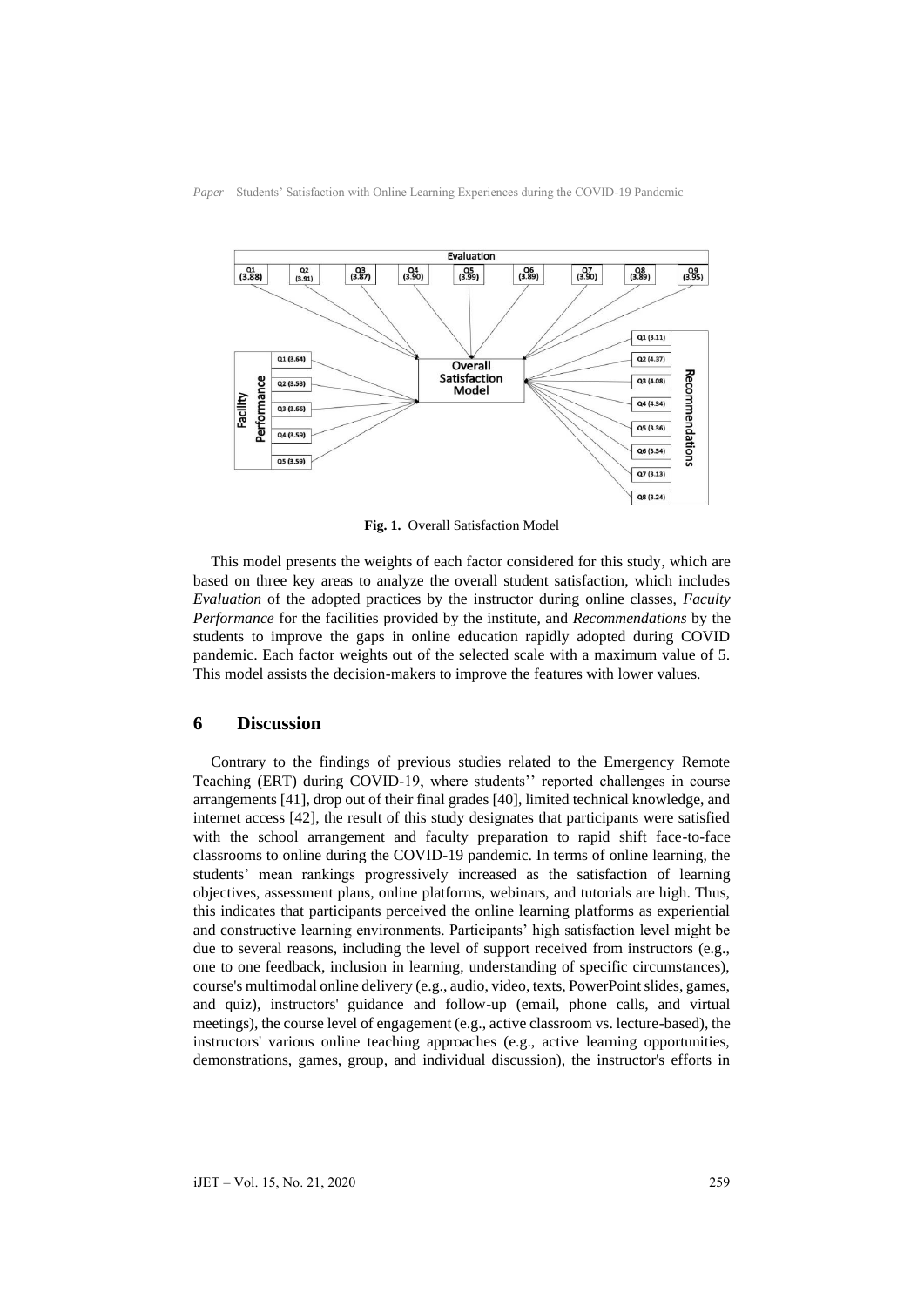making the online learning personalized, and promotes a student-centered approach. The findings are in line with the tenets of transformative learning theories [19],[20],[1], which allows the learners to be authoritative and investors over their learning.

Further, the result indicated that the examined school successfully prepared a convenient and productive online learning environment. While learning in KSA's institutions is mainly based on the teacher-led classroom [5],[6],[7], participants in the study revealed positive attitudes toward experiential learning, which should be taken into consideration for future teaching implications. In this study, learners are reflecting on their learning through experience, which involved past acquainted knowledge of online learning platforms and technology use.

These results go beyond previous reports, showing that the COVID-19 pandemic led to a positive effect on students' overall gratification level of the employed alternative online platforms. An e-open book exam, oral exam, case studies, assignments, and project presentation were favorably reported assessment approaches in online learning. Because assessment plays a vital part in teaching and learning, allowing room for alternative assessment plans might play a considerable role in learner satisfaction levels, anxiety levels, and course outcomes. It is also suggested to use the Universal Design for Learning (UDL) for customizing learning assessments. UDL principles target learning environments that are adaptable, inclusive, and student-oriented to ensure that all students can acquire and acquire from the course materials [52]. While most participants were highly satisfied with the alternate assessment, it is also critical to measure and reevaluate assigned assessments in terms of validity, applicability, and effectiveness compared to close book exams and quizzes in face-to-face classrooms. Overall, these results are the following findings reported by [43] in which they reported a positive influence on students' performance in higher education during the COVID-19 pandemic. Even though the KSA online system is not thoroughly fostered and reinforced [5],[6],[7],[53], the results were unexpectedly enlightening as learners aim to be agentive knowledge seekers who choose to be included in the learning process where they can assess, critique, and edit their work through the advantage of peer assessment in collaborative and constructive feedback [25],[26],[27]. Most students highly preferred blended learning classrooms rather than fully online courses and traditional face-to-face classroom environment.

Furthermore, the schools' webinars, seminars, and online courses offered during online teaching were favorably reported by the students as aides to their overall management in learning and skill development during online learning. Even though the school has instructed the faculty and students to mainly use Google Hangouts, Google Classroom, and Moodle as the leading platforms, participants were more satisfied with Google Hangouts as a course delivery tool and Moodle for a medium of assessments and course portfolio management. Thus, positively reported technical tools should be fully supported and prompted for future instruction within KSA institutions and elsewhere.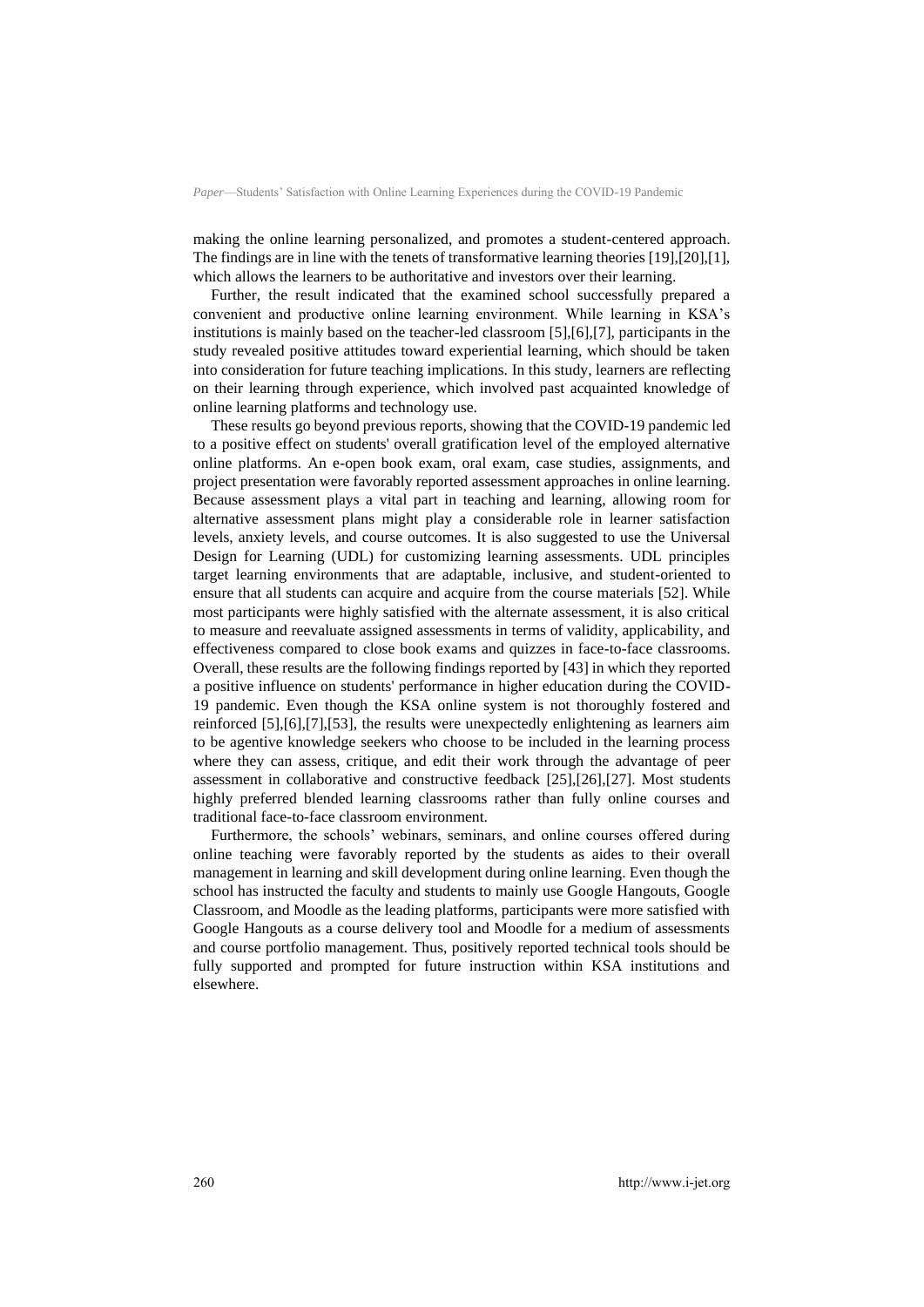# **7 Conclusion**

Due to the spread of COVID-19, all sectors in the KSA, including the education sector, have prepared emergency and exit contingency plans to manage and overcome this unexpected epidemic. The institution in KSA and faculty members made numerous efforts to teach online and provide the students with the best experience during the COVID-19 pandemic under the active guidance of the Ministry of Education (MoE), KSA. This study explored the effectiveness of these teaching and learning experiences through students' perceptions of the actions taken by instructors, staff members, and the institution during online teaching. This study concludes that the students are satisfied with the university staff and faculty members who created a unified vision after COVID-19 in which they agreed on specific platforms to use, grading system, assessment options, training workshops, and online technical support.

Students are also satisfied with the facilities provided by the university. Regarding their most effective online learning platforms, it is concluded that Google Hangouts is the most effective tool for lecture delivery after Google Classroom and LMS (Moodle). The students are delighted with multimodality in delivering online instruction (e.g., audio and video quality). In general, all the students are highly satisfied with online teaching during COVID-19 and the activity follow-ups by faculty members on Moodle, WhatsApp, a social media app for group communication, and emails. The study revealed that the students are content with the alternative assessment types. The prompt of assessment plans used by instructors favored students achieving course learning outcomes, knowledge, and skills, as seen in their responses. Projects, question-based queries, open-book exams, assignments, and e-presentations are reported to be effective assessment techniques. However, universities and faculty members should rethink assessment types and weights to determine the careful measurement of students' learning [6]. More importantly, a series of professional development workshops and practical training courses are needed to be conditioned for the continuation of online learning and teaching success [54].

Despite some reservations of this school in KSA to teach online in the future [5],[6],[7],[53], this study also suggests that the institutes in KSA and elsewhere should start remodeling the instructional design to offer online courses in upcoming semesters based on students' satisfaction levels and needs. This study also suggests that institutes should offer online, blended, and face-to-face classrooms to meet up with many students' perceptions and increase its enrollment rate locally and internationally. More importantly, the online environment has proven to have a mediation with self-efficacy and self-regulated learning [9]. Blended courses were rated the most preferable where, for example, lab courses can be offered on campus, and other courses can be taught online.

Since this study primarily reviewed the participants' insights into online teaching strategies in developing their learning, future studies are recommended to explore how to accommodate and implement innovative learning strategies to engage learners inside the EFL classrooms. Since this study concentrates on specific teaching platforms, Google Hangouts, Google Classroom, Zoom, GoToMeeting, and Moodle (LMS), further stress should also be placed on reviews that contribute specific guidance and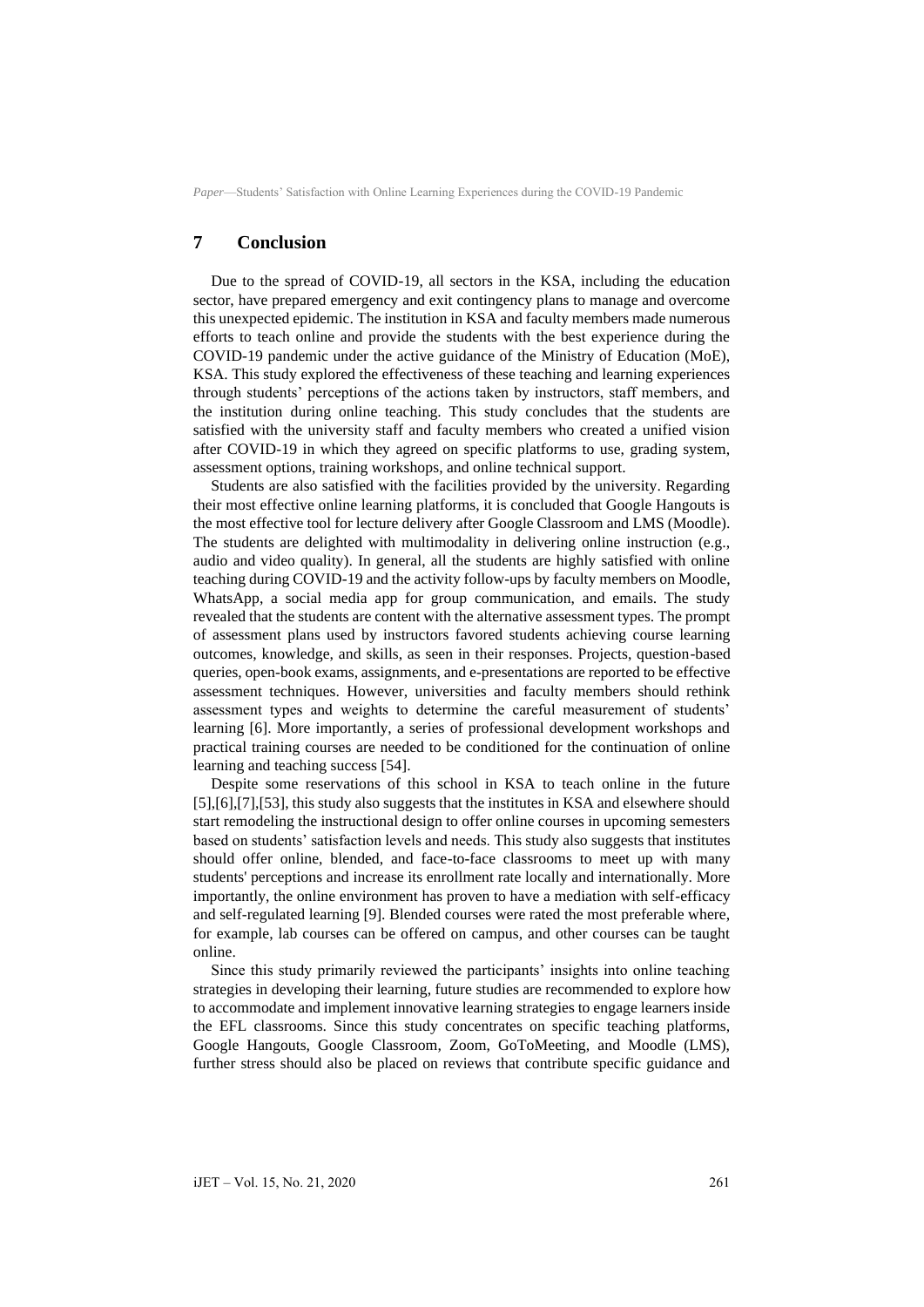learning strategies on online practical and technical tools in English education in the KSA classroom and outside of where language learning takes place. As discussed earlier, the present study showed vital data related to students' insights into the most effective online platforms and the extent of their satisfaction level of instructors, staff, and school support. Although the findings of this study seem promising, the data were provided by a specific context; hence it is possible that the results would be different in the case of a multi-context examination. Further, the examined school is rated as one of the country's best schools regarding accreditations and quality implementation. The medium instruction is English, and enrolled learners are from different nationalities with adequate English backgrounds (conditional per admission). Moreover, learners have experience using the online system (Moodle) for many years, and it is used as a mainstay for their study materials, group projects, assessments, and grade reports.

Because of this study's timely nature during the COVID-19 crisis of 2020, it was critical to conduct the research promptly; however, this study encountered some limitations that must be declared. One of the study's limitations is that the number of participants is limited in this study. Thus, a study within a more diverse context and a large population would be recommended. Further, the student sampling is based on a convenience sampling of conveniently accessible students to participate in the study. Therefore, a random approach in a broader context might add significance to future research. It would be quite useful to do a comparative case study to measure learners' perceptions and applications within the online environment through interviews and observations on a larger scale of participants in different contexts to strengthen the generalizability of this study's findings. This is critical, as the current study is limited to one institution and specific school regulations. Future investigations are essential to validate the conclusions drawn from this study to investigate teachers' and learners' attitudes and performances from public and private universities in the KSA. On this basis, it is difficult to arrive at any judgments or conclusions concerning teaching quality, learning effectiveness, or learning achievements. Thus, there is a need to examine further where varied instructional designs can positively or negatively impact instructors' and learners' satisfaction levels.

Future research can further elaborate on this study by exploring the attitudes, perceptions, and applications of online EFL learners and instructors concerning the use of new technologies in online teaching during and after the summer and fall semester of 2020. Collecting data on the benefits and challenges of online teaching and learning during the unexpected COVID-19 pandemic would also be appropriate for teachers and administrators who are endeavoring to design mitigation strategies for future crises. Additionally, a follow-up study could ascertain if instructors intend to implement any of their future face-to-face classes and used methodologies in light of their new practices using online teaching methods.

As we have argued elsewhere, although emergency remote teaching (ERT) is a temporary and an alternate delivery online due to the COVID-19 pandemic, it may be considered a promising aspect of officially integrating and generating online schools and programs. The success of these implications is associated with integrating innovative online techniques (e.g., short personalized video lectures, digital readings, interactive projects, discussion forums, and gamification review tools) that involve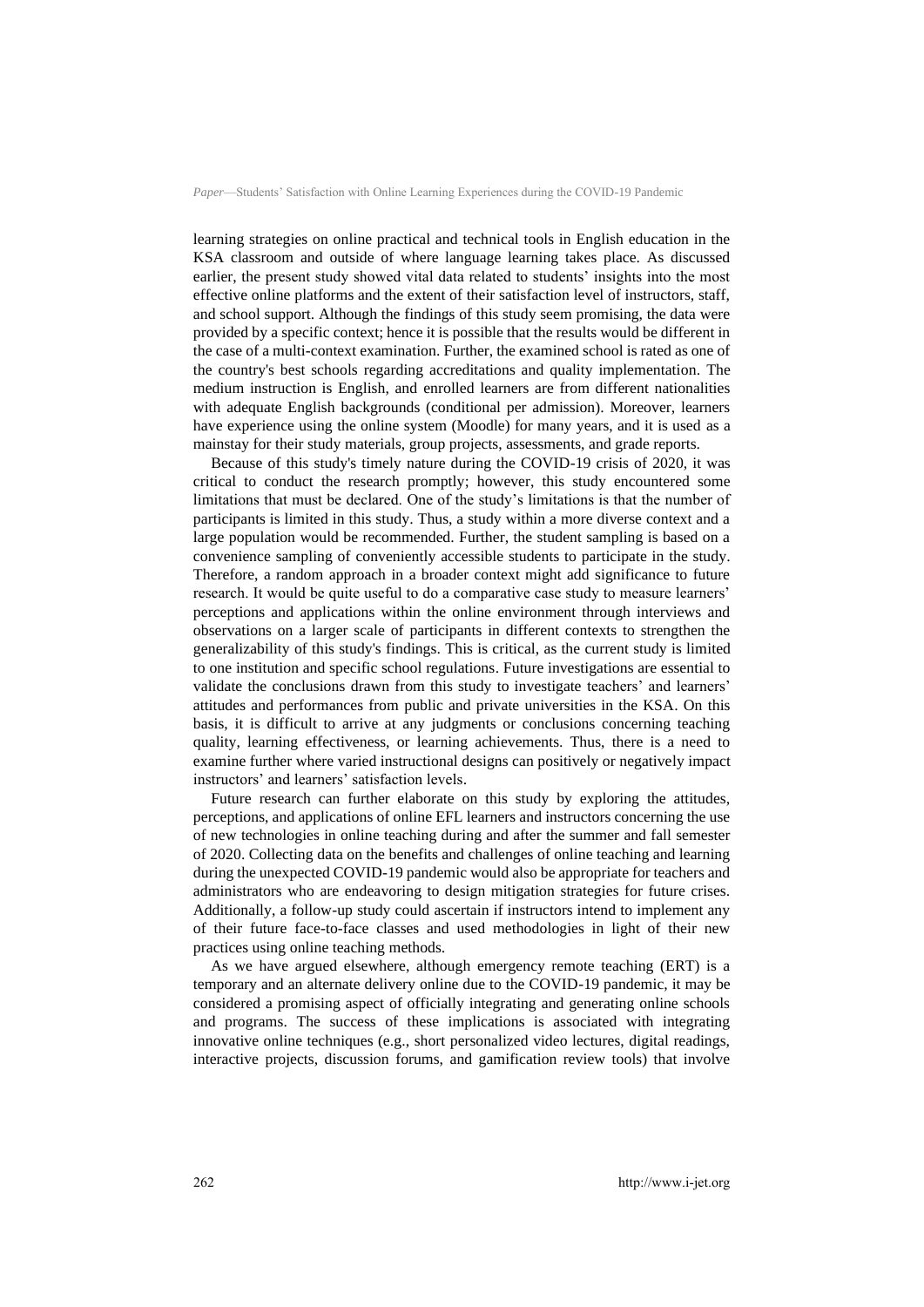solutions and suggestions for interactive instruction in teaching and learning. Furthermore, looking closer into how the online content was delivered during this

COVID-19 crisis, to what extent this performance met each learner's expectations, and whether or not there is a consideration of students' diversity in personality characteristics (e.g., introvert versus extrovert), learning abilities, and technology accessibility [55]. These dimensions are a few of many critical ones in designing productive online learning environments.

# **8 Acknowledgment**

The authors thank Prince Sultan University for supporting this research project in affiliation with the Education Research Lab (ERL). The authors are also grateful for the IRB expedited review process and granting permission to complete this research.

# **9 References**

- [1] J. Mezirow, "Learning as Transformation: Critical Perspectives on a Theory in Progress. The Jossey-Bass Higher and Adult Education Series," no. Generic, p. 371, 2000.
- [2] J. Wong et al., "Preparing for a COVID-19 pandemic: a review of operating room outbreak response measures in a large tertiary hospital in Singapore," Can. J. Anesth., 2020. [https://](https://doi.org/10.1007/s12630-020-01620-9) [doi.org/10.1007/s12630-020-01620-9](https://doi.org/10.1007/s12630-020-01620-9)
- [3] F. C. Bonafini, C. Chae, E. Park, and K. W. Jablokow, "How much does student engagement with videos and forums in a MOOC affect their achievement?," Online Learn. J. vol. 21, no. 4, pp. 223–240, 2017. <https://doi.org/10.24059/olj.v21i4.1270>
- [4] E. N. Whelan Ariza, "Professional Development and Online Technology," TESOL Encycl. English Lang. Teach, pp. 1–7, 2018. <https://doi.org/10.1002/9781118784235.eelt0900>
- [5] S. Al-Sharhan, A. Al-Hunaiyyan, R. Alhajri, and N. Al-Huwail, "Utilization of Learning Management System (LMS) Among Instructors and Students," Lect. Notes Electr. Eng., vol. 619, pp. 15–23, 2020. [https://doi.org/10.1007/978-981-15-1289-6\\_2](https://doi.org/10.1007/978-981-15-1289-6_2)
- [6] A. Alenezi, "The role of e-learning materials in enhancing teaching and learning behaviors," Int. J. Inf. Educ. Technol., vol. 10, no. 1, pp. 48–56, 2020.
- [7] A. K. Hamdan, "The reciprocal and correlative relationship between learning culture and online education: A case from Saudi Arabia," Int. Rev. Res. Open Distance Learn., vol. 15, no. 1, pp. 309–336, 2014. <https://doi.org/10.19173/irrodl.v15i1.1408>
- [8] Abdul Hafeez Muhammad, Asadullah Shaikh, Q. N. Naveed, and M. R. N. Qureshi, "Factors affecting academic Integrity in E-Learning of Saudi Arabian Universities. an Investigation Using Delphi and aHP," IEEE Access, vol. 8, pp. 16259-16268, 2020. [https](https://doi.org/10.1109/access.2020.2967499) [://doi.org/10.1109/access.2020.2967499](https://doi.org/10.1109/access.2020.2967499)
- [9] H. Algahtani, B. Shirah, A. Subahi, A. Aldarmahi, S. N. Ahmed, and M. A. Khan, "Perception of Students about E-learning: A Single-center Experience from Saudi Arabia," Dr. Sulaiman Al Habib Med. J., 2020. <https://doi.org/10.2991/dsahmj.k.200327.001>
- [10] [A. O. A. &Yusri B. K. Waleed Mugahed Al-Rahmi, Noraffandy Yahaya, Uthman Alturki, Amen Arabia, Ahmed A. Aldraiweesh, "Social media – based collaborative learning: the effect on learning success with the moderating role of cyberstalking and cyberbullying," J. Interact. Learn. Environ, 2020. <https://doi.org/10.1080/10494820.2020.1728342>
- [11] D. S. Stein, "Keeping the Promise of Distance Education: Ethical Challenges for Higher Education Administrators," in Handbook of Research on Ethical Challenges in Higher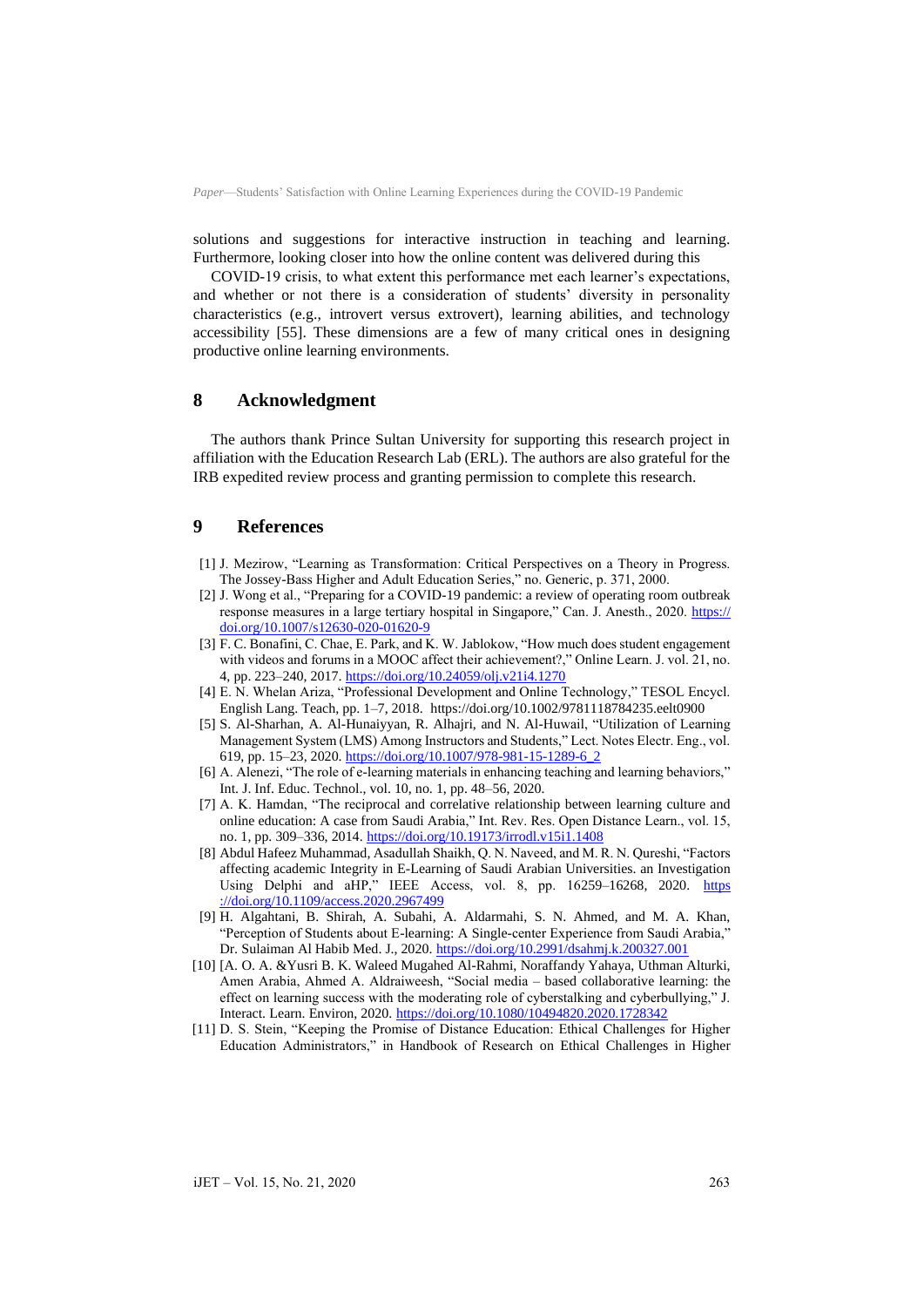Education Leadership and Administration, 2020, p. 15. [https://doi.org/10.4018/978-1-799](https://doi.org/10.4018/978-1-7998-4141-8.ch015) [8-4141-8.ch015](https://doi.org/10.4018/978-1-7998-4141-8.ch015)

- [12] K. R. Prashanti Eachempati, "Ten maxims for out of class learning to outclass the academic challenges of COVID-19," MedEdPublish, 2020. [https://doi.org/10.15694/mep.](https://doi.org/10.15694/mep.2020.000089.1) [2020.000089.1](https://doi.org/10.15694/mep.2020.000089.1)
- [13] C. Cochran and L. Benuto, "Faculty transitions to online instruction: A qualitative case study," Online J. Distance Educ. e-Learning, vol. 4, no. 3, pp. 42–54, 2016.
- [14] A. (University of V. Bakhtiar, "Regulating Self, Others' and Group Motivation in Online Collaboration," 2019.
- [15] H. David Brecht, "Learning from Online Video Lectures," J. Inf. Technol. Educ. Innov. Pract., vol. 11, pp. 227–250, 2012.
- [16] C. J. Brame, "Effective educational videos: Principles and guidelines for maximizing student learning from video content," CBE Life Sci. Educ., vol. 15, no. 4, p. es6.1-es6.6, 2016. <https://doi.org/10.1187/cbe.16-03-0125>
- [17] B. Ahn and D. D. Bir, "Student interactions with online videos in a large hybrid mechanics of materials course," Adv. Eng. Educ., vol. 6, no. 3, pp. 1–24, 2018.
- [18] W. Al-Ghaith, L. Sanzogni, and K. Sandhu, "Factors Influencing the Adoption and Usage of Online Services in Saudi Arabia," Electron. J. Inf. Syst. Dev. Ctries., vol. 40, no. 1, pp. 1–32, 2010. <https://doi.org/10.1002/j.1681-4835.2010.tb00283.x>
- [19] P. Freire, "Pedagogy of the oppressed," Soc. Work A Read., pp. 114–120, 2013.
- [20] T. M. Duffy and D. H. Jonassen, "Constructivism: New implications for instructional technology," Constr. Technol. Instr. A Conversat., pp. 1–16, 2013.
- [21] J. Mezirow, "Transformative Dimensions of Adult Learning," JosseyBass High. adult Educ. Ser., p. 247, 1991.
- [22] N. Almusharraf, "English as a foreign language learner autonomy in vocabulary development," J. Res. Innov. Teach. Learn, vol. 11, no. 2, pp. 159–177, 2018. [https://doi.](https://doi.org/10.1108/jrit-09-2018-0022) [org/10.1108/jrit-09-2018-0022](https://doi.org/10.1108/jrit-09-2018-0022)
- [23] D. Kaufman, "Third generation course design in distance education," Postsecond. Distance Educ. Canada Policies Pract. Priorities, pp. 61–78, 1989. [https://doi.org/10.1111/j.1365-27](https://doi.org/10.1111/j.1365-2729.1994.tb00293.x) [29.1994.tb00293.x](https://doi.org/10.1111/j.1365-2729.1994.tb00293.x)
- [24] A. Kaye, "Computer-mediated communication and distance education," Mindweave Commun. Comput. distance Educ. (Oxford, Pergamon Press., pp. 3–21, 1989.
- [25] K. McDonough, J. De Vleeschauwer, and W. J. Crawford, "Exploring the benefits of collaborative prewriting in a Thai EFL context," Lang. Teach. Res., vol. 23, no. 6, pp. 685– 701, 2019. <https://doi.org/10.1177/1362168818773525>
- [26] Y. Su, Y. Li, J. C. Liang, and C. C. Tsai, "Moving literature circles into wiki-based environment: the role of online self-regulation in EFL learners' attitude toward collaborative learning," Comput. Assist. Lang. Learn., vol. 32, no. 5–6, pp. 556–586, 2019. <https://doi.org/10.1080/09588221.2018.1527363>
- [27] K.-O. Jeong, "Online Collaborative Language Learning for Enhancing Learner Motivation and Classroom Engagement," Int. J. Contents, vol. 15, no. 4, pp. 89–96, 2019.
- [28] L. Lee, "Synchronous online exchanges: A study of modification devices on non-native discourse," System, vol. 30, no. 3, pp. 275–288, 2002. [https://doi.org/10.1016/s0346-251x](https://doi.org/10.1016/s0346-251x(02)00015-5) [\(02\)00015-5](https://doi.org/10.1016/s0346-251x(02)00015-5)
- [29] R. Adams, "Do second language learners benefit from interacting with each other?," Conversational Interact. Second Lang. Acquis., pp. 29–51, 2007.
- [30] M. Laal and M. Laal, "Collaborative learning: What is it?," Procedia Soc. Behav. Sci., vol. 31, pp. 491–495, 2012. <https://doi.org/10.1016/j.sbspro.2011.12.092>
- [31] A. Klašnja-Milićević, B. Vesin, M. Ivanović, and Z. Budimac, "E-Learning personalization based on hybrid recommendation strategy and learning style identification," Comput. Educ., vol.56, no. 3, pp. 885–899, 2011. <https://doi.org/10.1016/j.compedu.2010.11.001>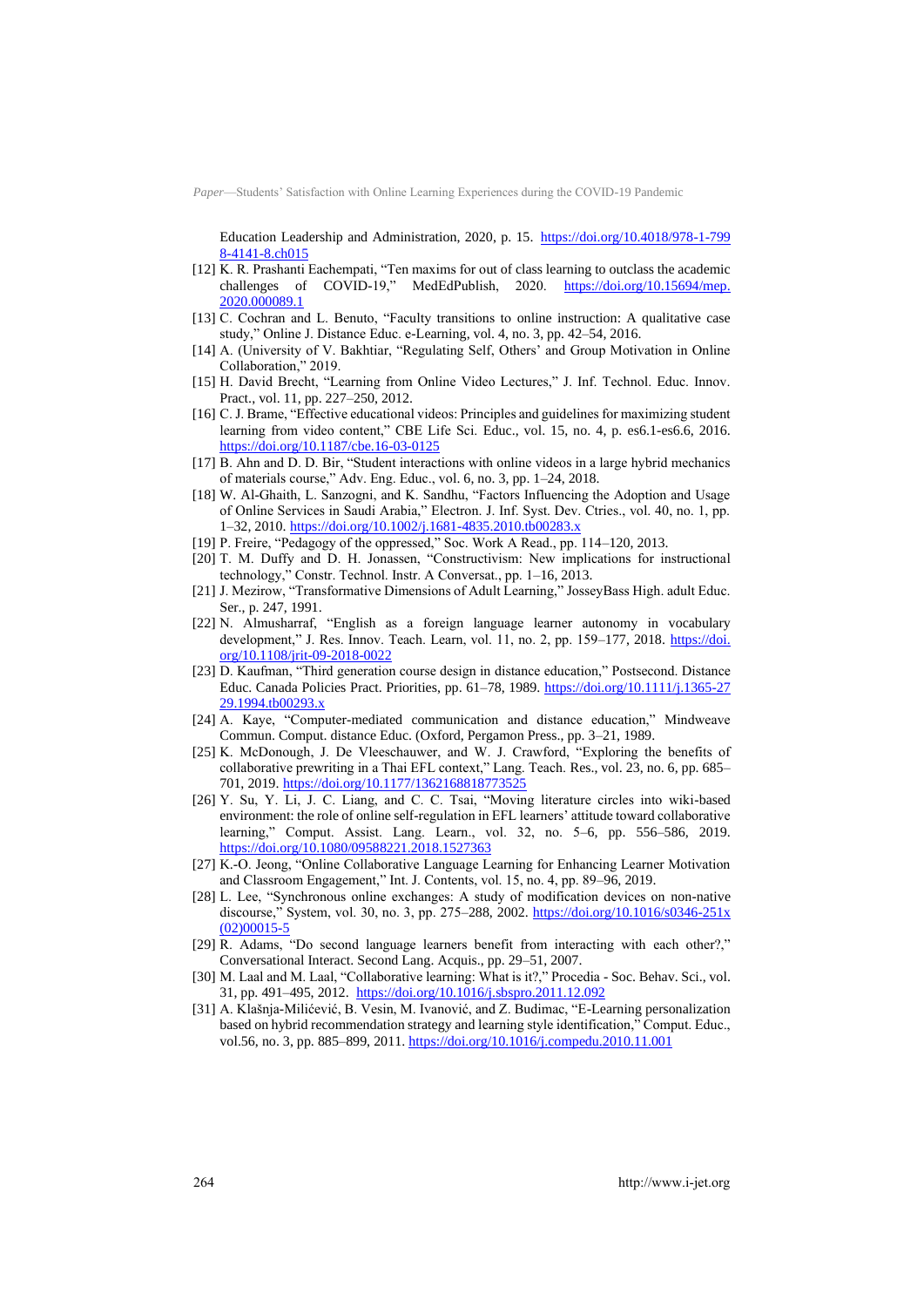- [32] T. C. Hsu, "Learning English with Augmented Reality: Do learning styles matter?," Comput. Educ., vol. 106, pp. 137–149, 2017. [https://doi.org/10.1016/j.compedu.2016.12.](https://doi.org/10.1016/j.compedu.2016.12.007) [007](https://doi.org/10.1016/j.compedu.2016.12.007)
- [33] C. M. Chen and C. H. Wu, "Effects of different video lecture types on sustained attention, emotion, cognitive load, and learning performance," Comput. Educ., vol. 80, pp. 108–121, 2015. <https://doi.org/10.1016/j.compedu.2014.08.015>
- [34] Imelda, B. Y. Cahyono, and U. P. Astuti, "Effect of process writing approach combined with video-based mobile learning on Indonesian EFL learners' writing skill across creativity levels," Int. J. Instr., vol. 12, no. 3, pp. 325–340, 2019. [https://doi.org/10.29333/](https://doi.org/10.29333/iji.2019.12320a) [iji.2019.12320a](https://doi.org/10.29333/iji.2019.12320a)
- [35] A. Mohammadian, A. Saed, and Y. Shahi, "The Effect of Using Video Technology on Improving Reading Comprehension of Iranian Intermediate EFL Learners," Adv. Lang. Lit. Stud., vol. 9, no. 2, p. 17, 2018. <https://doi.org/10.7575/aiac.alls.v.9n.2p.17>
- [36] H. Al Fadda, "The Relationship Between Self-Regulations and Online Learning in an ESL Blended Learning Context," English Lang. Teach., vol. 12, no. 6, p. 87, 2019. [https://doi.](https://doi.org/10.5539/elt.v12n6p87) [org/10.5539/elt.v12n6p87](https://doi.org/10.5539/elt.v12n6p87)
- [37] S. S. Binyamin, M. J. Rutter, and S. Smith, "Extending the technology acceptance model to understand students' use of learning management systems in Saudi higher education," Int. J. Emerg. Technol. Learn., vol. 14, no. 3, pp. 4–21, 2019. [https://doi.org/10.3991/ijet.v](https://doi.org/10.3991/ijet.v14i03.9732) [14i03.9732](https://doi.org/10.3991/ijet.v14i03.9732)
- [38] M. Baig, Z. J. Gazzaz, and M. Farouq, "Blended learning: The impact of blackboard formative assessment on the final marks and students' perception of its effectiveness," Pakistan J. Med. Sci., vol. 36, no. 3, 2020. <https://doi.org/10.12669/pjms.36.3.1925>
- [39] H. A. Rothan and S. N. Byrareddy, "The epidemiology and pathogenesis of coronavirus disease (COVID-19) outbreak," J. Autoimmun., vol. 109, 2020. [https://doi.org/10.1016/j.](https://doi.org/10.1016/j.jaut.2020.102433) [jaut.2020.102433](https://doi.org/10.1016/j.jaut.2020.102433)
- [40] E. J. Sintema, "Effect of COVID-19 on the Performance of Grade 12 Students: Implications for STEM Education," Eurasia J. Math. Sci. Technol. Educ., vol. 16, no. 7, 2020. <https://doi.org/10.29333/ejmste/7893>
- [41] D. Ivanov, "Predicting the impacts of epidemic outbreaks on global supply chains: A simulation-based analysis on the coronavirus outbreak (COVID-19/SARS-CoV-2) case," Transp. Res. Part E Logist. Transp. Rev., vol. 136, 2020. [https://doi.org/10.1016/j.tre.20](https://doi.org/10.1016/j.tre.2020.101922) [20.101922](https://doi.org/10.1016/j.tre.2020.101922)
- [42] C. Owusu-Fordjour, C. K. Koomson, and D. & Hanson, "The impact of COVID-19 on learning-the perspective of the Ghanaian student.," Eur. J. Educ. Stud., vol. 7, no. 3, pp. 88– 101, 2020. [http://doi:10.5281/zenodo.3753586](about:blank)
- [43] T. Gonzalez et al., "Influence of COVID-19 confinement in students' performance in higher education," 2020.
- [44] M. Litwin, "How to Measure Survey Reliability and Validity," How to Meas. Surv. Reliab. Validity, 2014.
- [45] M. H. N. Kausar, "The Correlation Between Presence And Average Means Score In Intermediate Of Mathematics Class," Pakistan J. Soc. Educ. Lang., vol. 4, no. 2, pp. 14–27, 2018.
- [46] H. Liao, X. Wu, A. Keikha, and A. Hafezalkotob, "Power average-based score function and extension rule of hesitant fuzzy set and the hesitant power average operators," J. Intell. Fuzzy Syst., vol. 35, no. 3, pp. 3873–3882, 2018. <https://doi.org/10.3233/jifs-18794>
- [47] N. A. R. Kesavan, "Consumers' Awareness On Packaged Drinking Water Brands In Ramnad District - Likert Mean Score Analysis," Int. J. World Res., vol. I, no. XXXIV, pp. 24–32, 2016.
- [48] P. Barde and M. Barde, "What to use to express the variability of data: Standard deviation or standard error of mean?" Perspect. Clin. Res., vol. 3, no. 3, p. 113, 2012. [https://doi.](https://doi.org/10.4103/2229-3485.100662) [org/10.4103/2229-3485.100662](https://doi.org/10.4103/2229-3485.100662)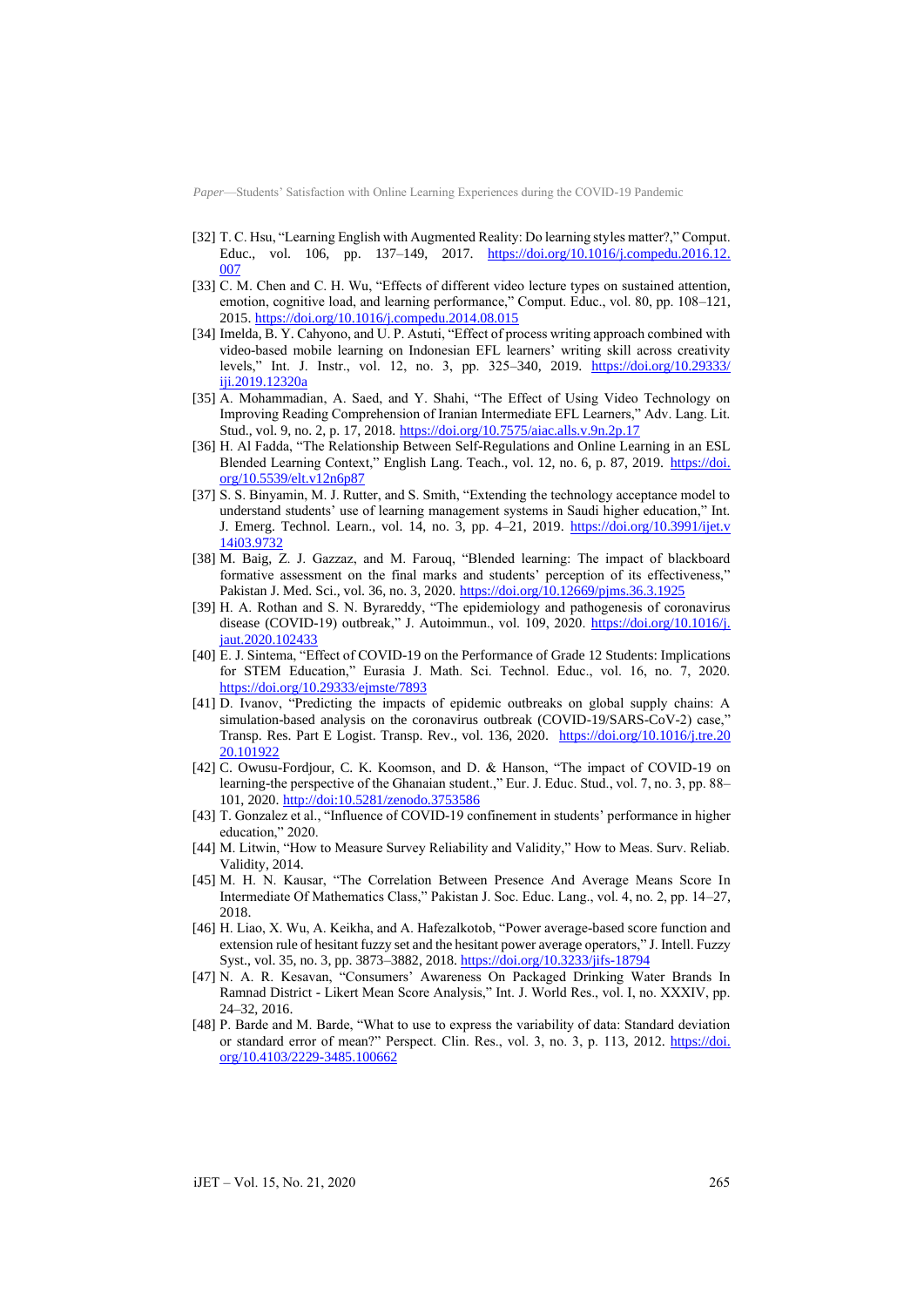- [49] H.-Y. Kim, "Statistical notes for clinical researchers: assessing normal distribution (2) using skewness and kurtosis," Restor. Dent. Endod, vol. 38, no. 1, p. 52, 2013. [https://doi.](https://doi.org/10.5395/rde.2013.38.1.52) [org/10.5395/rde.2013.38.1.52](https://doi.org/10.5395/rde.2013.38.1.52)
- [50] J. J. Vaske, J. Beaman, and C. C. Sponarski, "Rethinking Internal Consistency in Cronbach's Alpha," Leis. Sci., vol. 39, no. 2, pp. 163–173, 2017. [https://doi.org/10.1080/0](https://doi.org/10.1080/01490400.2015.1127189) [1490400.2015.1127189](https://doi.org/10.1080/01490400.2015.1127189)
- [51] I. Trizano-Hermosilla and J. M. Alvarado, "Best alternatives to Cronbach's alpha reliability in realistic conditions: Congeneric and asymmetrical measurements," Front. Psychol., vol. 7, no. MAY, 2016. <https://doi.org/10.3389/fpsyg.2016.00769>
- [52] K. A. Zhang, L., Basham, J. D., & Lowrey, Foundations for Reinventing the Global Education System: Personalized Learning Supported Through Universal Design for Learning. 2020. <https://doi.org/10.4018/978-1-5225-9775-9.ch008>
- [53] R. Garrett, "Whatever Happened to the Promise of Online Learning?," Int. High. Educ., no. 97, pp. 2–4, 2019.
- [54] K. Al-Seghayer, "The actuality, inefficiency, and needs of EFL teacher-preparation programs in Saudi Arabia," Int. J. Appl. Linguist. English Lit., vol. 3, no. 1, pp. 143–151, 2014. [http://www.journals.aiac.org.au/index.php/IJALEL/article/view/1035.](http://www.journals.aiac.org.au/index.php/IJALEL/article/view/1035) [https://doi.](https://doi.org/10.7575/aiac.ijalel.v.3n.1p.143) [org/10.7575/aiac.ijalel.v.3n.1p.143](https://doi.org/10.7575/aiac.ijalel.v.3n.1p.143)
- [55] [S. Chesser, W. Murrah, and S. A. Forbes, "Impact of Personality on Choice of Instructional Delivery and Students' Performance," Am. J. Distance Educ., 2020. [https://](https://doi.org/10.1080/08923647.2019.1705116) [doi.org/10.1080/08923647.2019.1705116](https://doi.org/10.1080/08923647.2019.1705116)

# **10 Authors**

**Norah Mansour Almusharraf** is an assistant professor in the Department of Linguistics, Prince Sultan University, Riyadh, Saudi Arabia. Her professional and research interests focus on English as a foreign language (EFL) learning pedagogics, inquiry-based teaching and learning, cultural magnitudes of foreign/second language teaching and learning classroom, multimodal assessment and teaching strategies, technology implantation in the EFL English classrooms.

**Shabir Hussain Khahro** is an academician by profession currently working as an Associate Director of the Teaching and Learning Center, Prince Sultan University, Saudi Arabia. Mr. Khahro has more than 10 years of teaching and research experience in different countries. He has more than 50 publications of national and international repute, and his research interest areas are; Teaching Pedagogies, Effective Teaching, Project Management, Multi-Criteria Decision Making.

Article submitted 2020-05-19. Resubmitted 2020-07-07. Final acceptance 2020-07-08. Final version published as submitted by the authors.